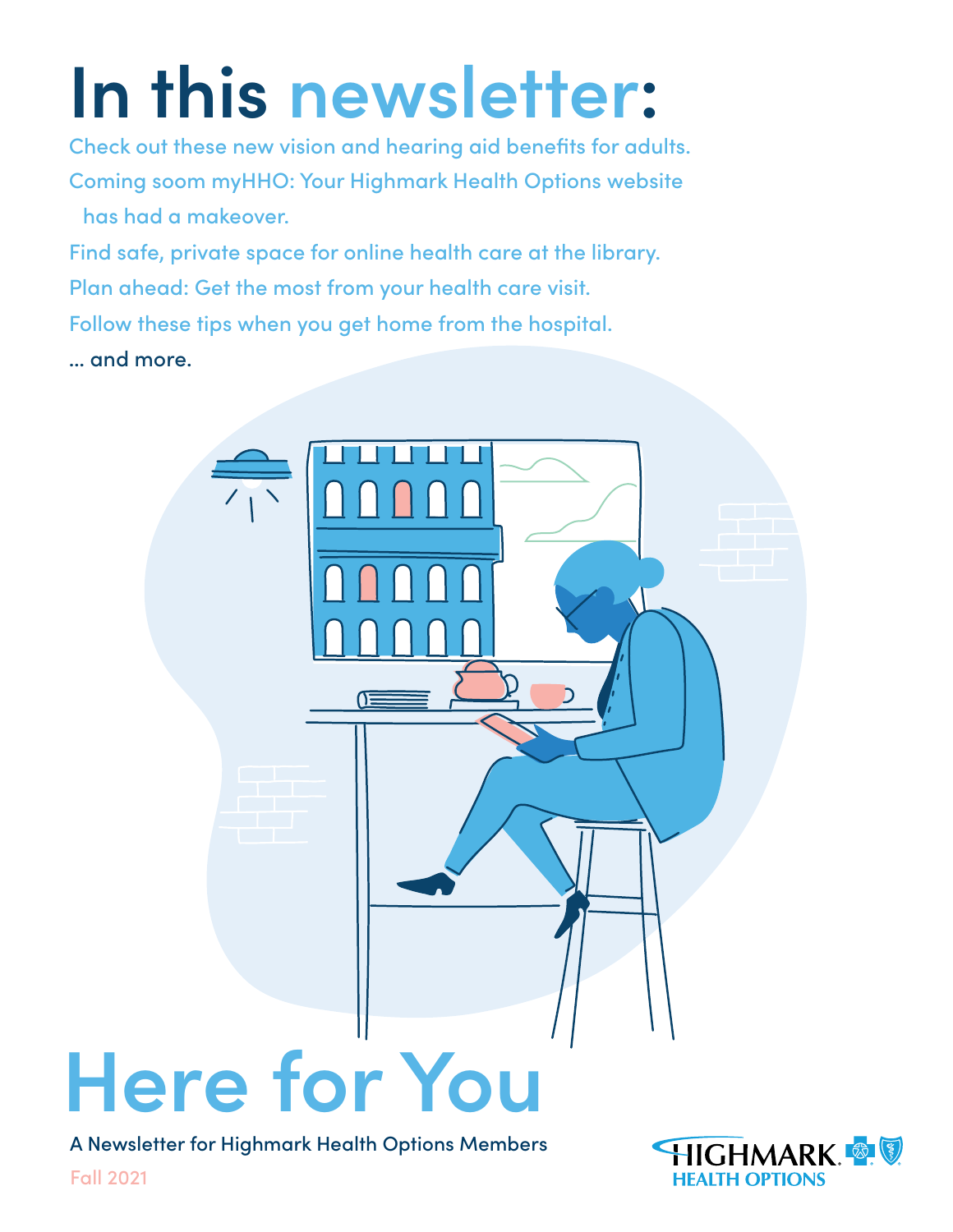## **Do you need to do any of the following?**

- Start or schedule a virtual visit using [HHO on the Go.](https://www.hhoonthego.com/landing.htm) Urgent care is available 24/7.
- Make an [advance directive t](#page-20-0)o state the kind of health care you want if you cannot speak for yourself.
- Find temporary housing: Call 1-833-FIND-BED.
- Find free or low-cost local services, such as food and housing: See the [community support website.](https://hmhealthoptions.auntbertha.com/)
- Get a copy of your medical records for your own use: Call Highmark Health Options Member Services at 1-844-325-6251.
- See the phone numbers on the following page for other sources of help.

## **In this issue:**

- **3** [Important phone numbers.](#page-2-0)
- **4** [Your Highmark Health Options website has had](#page-3-0)  [a makeover.](#page-3-0)
- **5** [Check out these new vision and hearing aid](#page-4-0)  [benefits for adults.](#page-4-0)
- **5** [See a doctor face-to-face.](#page-4-0)
- **6** [What are your health risks?](#page-5-0)
- **7** [Have you been vaccinated against the flu and](#page-6-0)  [COVID-19?](#page-6-0)
- **8** [How can a Care Manager help you?](#page-7-0)
- **9** [Checkups and preventive care help children](#page-8-0)  [stay well.](#page-8-0)
- **10** [Smile! Dental care can make your mouth happy.](#page-9-0)
- **11** [Is your child at risk for lead poisoning?](#page-10-0)
- **13** [Find safe, private space for online health care](#page-12-0)  [at the library.](#page-12-0)
- **13** [Expecting a baby? Join the MOM Options](#page-12-0)  [program.](#page-12-0)
- **14** [For new moms: Delivery of free food, diapers, and](#page-13-0)  [wipes.](#page-13-0)
- **15** Do you take medicine for a long-term condition?
- **17** [Do you have chronic obstructive pulmonary](#page-16-0)  [disease \(COPD\)?](#page-16-0)
- **19** [Is it COVID-19 or heart symptoms?](#page-18-0)
- **[20](#page-19-0)** [Plan ahead: Get the most from your health](#page-19-0)  [care visit.](#page-19-0)
- **21** [Will your wishes be honored if you can't speak](#page-20-0)  [for yourself?](#page-20-0)
- **22** [Women's health: Are you due for a health](#page-21-0)  [screening?](#page-21-0)
- **23** [Members surveyed about their health care](#page-22-0)  [experience.](#page-22-0)
- **24** [Diabetes Prevention Program promotes healthy](#page-23-0)  [living.](#page-23-0)
- **25** [Follow these tips when you get home from the](#page-24-0)  [hospital.](#page-24-0)
- **26** [Get a reward for taking health steps.](#page-25-0)
- **27** [Find a program that's just right for you.](#page-26-0)
- **[30](#page-29-0)** [Statement of Members' Rights and](#page-29-0)  [Responsibilities](#page-29-0).
- **[30](#page-29-0)** [Discrimination is against the law.](#page-29-0)
- **[31](#page-30-0)** [For help in your language.](#page-30-0)



**When you see this icon, click it to return to this contents list.**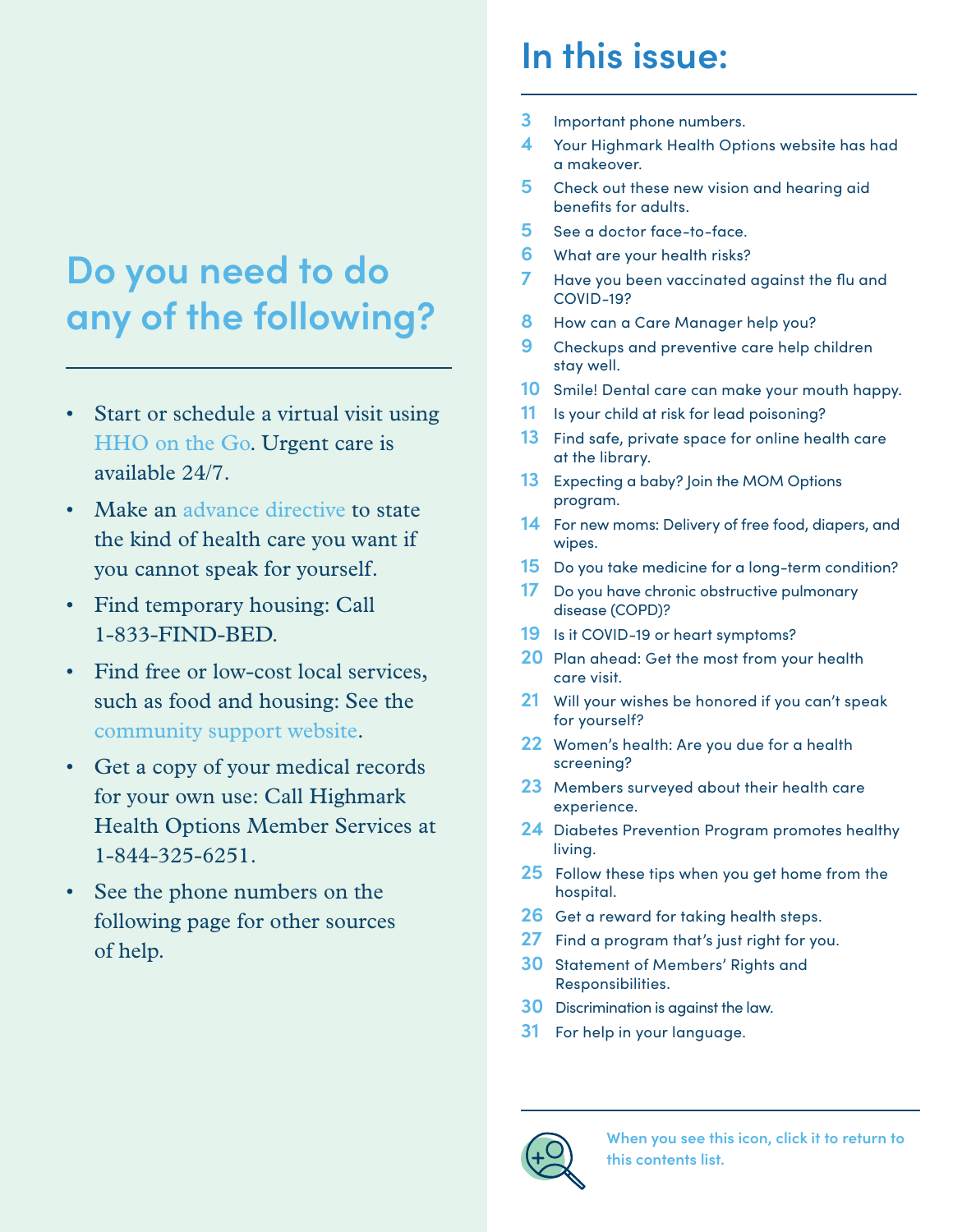### <span id="page-2-0"></span>**Highmark Health Options Phone Numbers**

| Behavioral Health (M-F, 8 a.m.-5 p.m.)    | 1-844-325-6251        |
|-------------------------------------------|-----------------------|
| Member Services (M-F, 8 a.m.-8 p.m.)      |                       |
| Care Management (M-F, 8 a.m.-5 p.m.)      |                       |
| Nurse Line (24/7)                         |                       |
| Pharmacy                                  |                       |
| <b>Operator for Deaf Members TTY Line</b> | 711 or 1-800-232-5460 |
| <b>Fraud and Abuse Hotline</b>            | 1-844-325-6256        |

### **Non-Highmark Health Options Numbers**

| <b>Behavioral Health Crisis Services</b>        |                |
|-------------------------------------------------|----------------|
| Northern Delaware (serving New Castle County    |                |
| and greater Smyrna in Northern Kent County)     | 1-800-652-2929 |
| <b>Southern Delaware (serving Sussex County</b> |                |
| and Kent County south of greater Smyrna)        | 1-800-345-6785 |
| <b>ModivCare Non-Emergency</b>                  |                |
| <b>Transportation Services</b>                  | 1-866-412-3778 |
| <b>Outside Resources</b>                        |                |
| <b>Delaware Tobacco Quitline (Stop Smoking)</b> | 1-866-409-1858 |
| <b>Delaware Division of Social Services</b>     |                |
| - Customer Relations                            | 1-800-372-2022 |
| <b>National Domestic Violence Hotline</b>       | 1-800-799-7233 |

Find us on [Facebook](https://www.facebook.com/HighmarkHealthOptions) and at [HighmarkHealthOptions.com.](http://HighmarkHealthOptions.com)

Check out the online [Health Awareness Series](https://www.highmarkhealthoptions.com/members/health-awareness-series.html). See what topics are on the schedule and watch recordings of past events.

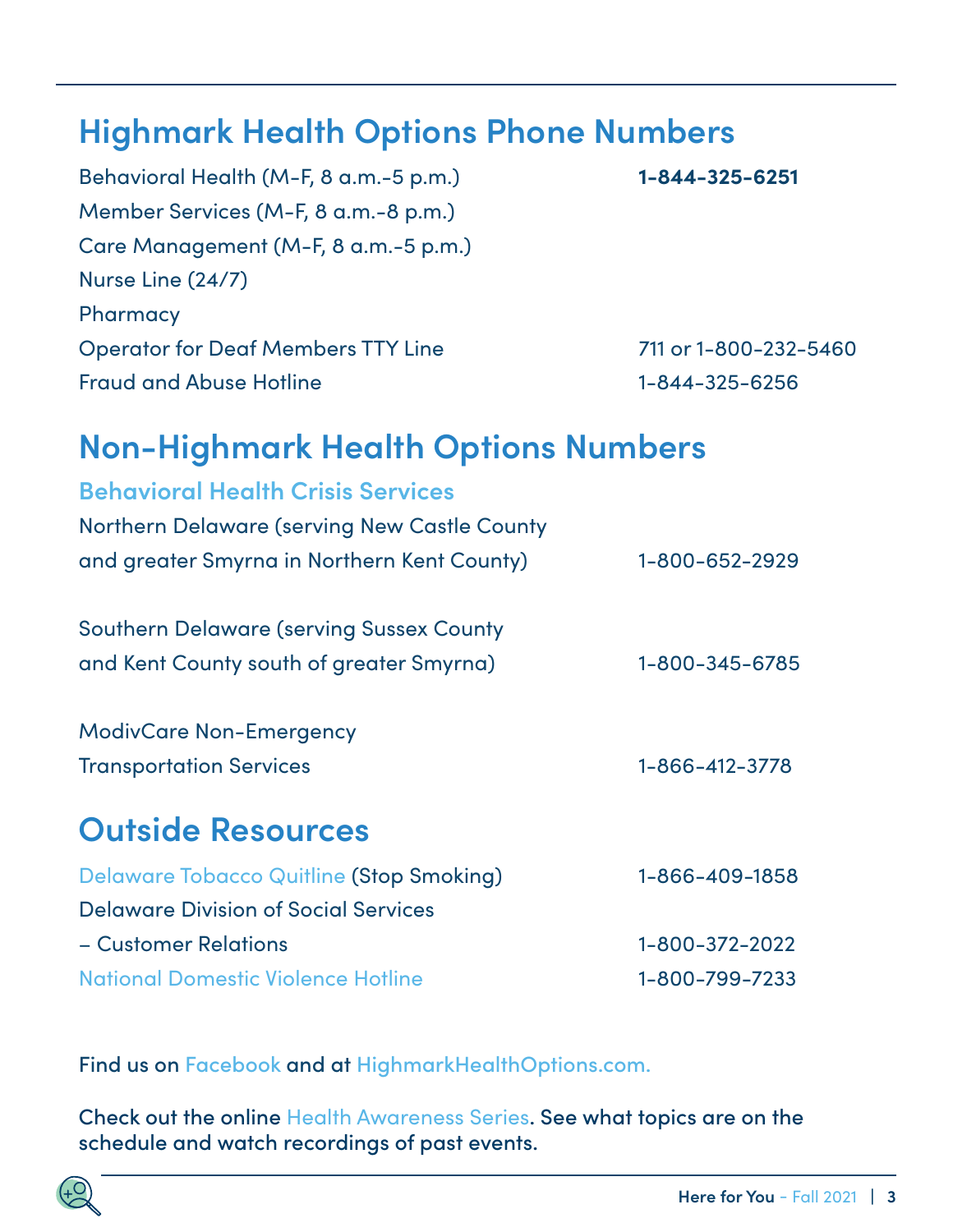# <span id="page-3-0"></span>BIG NEWS

# **Your Highmark Health Options website has had a makeover.**

Coming soon myHHO, designed to work on your mobile device. Access is free, easy, and secure.

### **Start by setting up your account with a user ID and password.**

#### **Then check out the new Quick Access section, where you can:**

- Contact a Member Advocate.
- Get a new or replacement ID card.
- Update your contact information.

#### **And there's so much more you can do online:**

- Fill out forms, such as an appeal form.
- Find a doctor in the new Provider Directory.
- Find wellness programs for chronic conditions, quitting smoking, and more.
- Get answers to benefit questions.
- Look up your claims.
- Review your rewards and incentives.
- Schedule a virtual visit with a health care provider.

### **We're here for you.**

You're always welcome to call us, too:

- Call Member Services at 1-844-325-6251, Monday–Friday, 8 a.m.–8 p.m.
- TTY callers should dial 711 or 1-800-232-5460.
- Para asistencia en español llame al 1-844-325-6251.
- For free language translation services, call 1-844-325-6251.

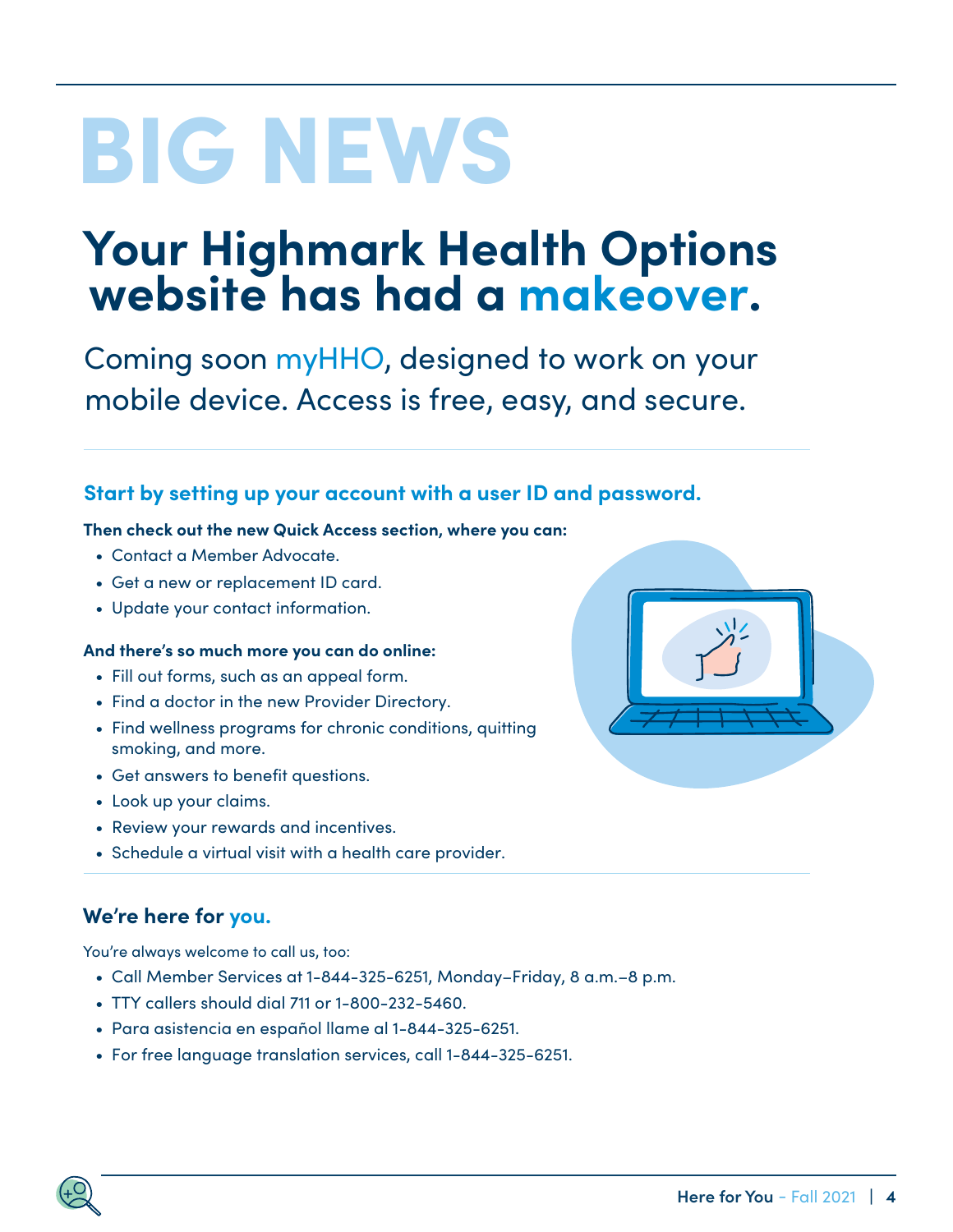## <span id="page-4-0"></span>**Check out these new vision and hearing aid benefits for adults.**



- Adults age 21 and older have an annual vision benefit that includes an eye exam and a \$120 benefit to cover eyeglasses. Contact lenses are also covered.
- Adults age 21 and older now have an annual hearing aid benefit.

For more information, contact Member Services at 1-844-325-6251.

## **See a doctor face-to-face.**



### **You choose: In person or online.**

### **Want to visit a local provider in person?**

Check the directory to find a doctor, nurse, or therapist near you. To find the updated Provider Directory online, just enter your ZIP code: [HHO.fyi/Directory](http://HHO.fyi/Directory)

### **Prefer a virtual visit?**

HHO on the Go is online health care. From your smartphone, tablet, or computer, get care from anywhere, 24/7. Yes, evenings and weekends too! Sign up to get started: [HHOontheGo.com](http://HHOontheGo.com)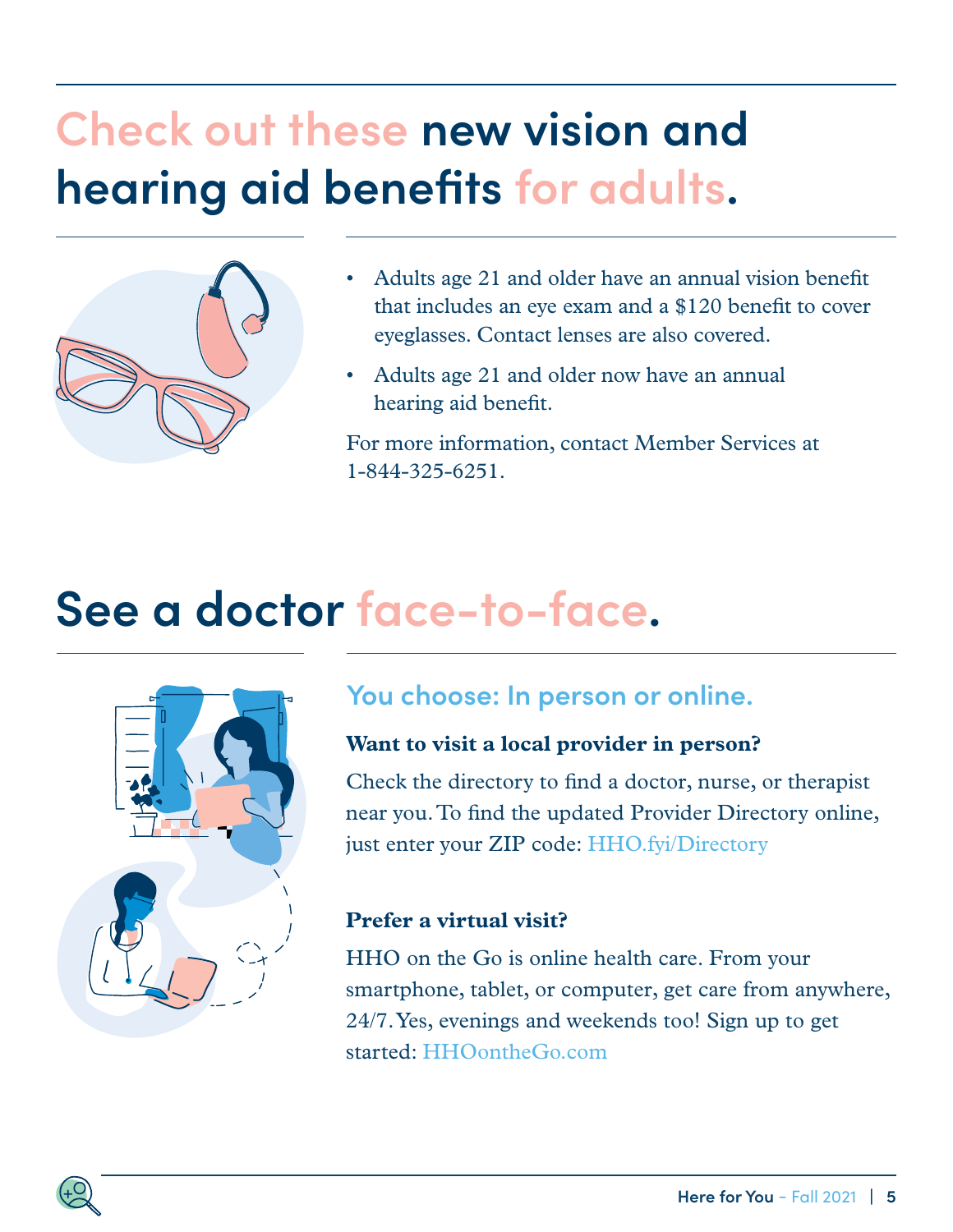## <span id="page-5-0"></span>**What are your health risks?**

One of the most important steps you can take is to complete your Health Risk Assessment. Your answers can give us a complete picture of your health care needs. And you can get the most from your benefits. For example, do you need any of the following?

- Details about preventive health screenings.
- Doctors with a specialty, like a heart doctor.
- Help with finances or housing.
- Support from a food bank.
- Transportation to your doctor visits.

The Health Risk Assessment is so important, you may get a letter in the mail or a call about it. If you haven't taken the Health Risk Assessment yet, call the number on the back of your ID card.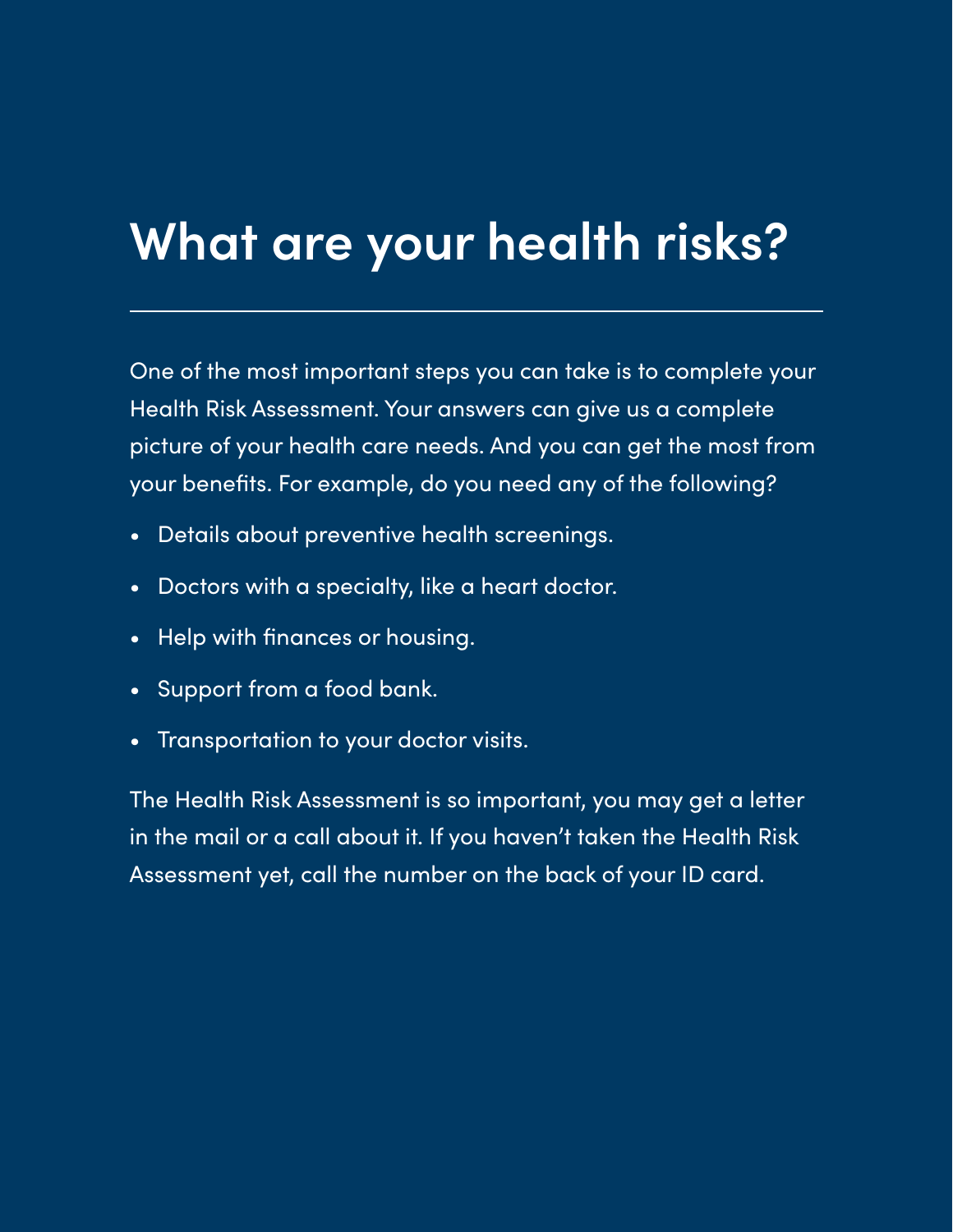## <span id="page-6-0"></span>**Have you been vaccinated against the flu and COVID-19?**



When you get a vaccination, you're taking a step to protect yourself from an infectious disease that could lead to a hospital stay, disability, or even death. Vaccinations contain small amounts of weak or dead germs that cause diseases. They prepare your body to fight diseases to keep you from getting sick.

### **Flu vaccine**

The flu vaccine helps to prevent serious illness for those who get the flu virus. Even though COVID-19 is the focus of news reports now, it's important to remember that people also die from the flu. In the 2018-2019 flu season, 34,200 Americans died from the flu.

Early fall is the best time to receive the flu vaccine, before flu viruses start to spread. The vaccine takes about 2 weeks to begin working. Immunity goes away over time, and flu viruses are always changing. That's why it's important to be vaccinated every year.

Flu vaccinations are covered by your Highmark Health Options benefits. Schedule a flu vaccination at your doctor's office or local pharmacy.

## **COVID vaccine**

The COVID vaccine is safe and effective. The vaccine helps prevent getting COVID-19 and serious illness for those who do get it. COVID-19 vaccinations and boosters are free and available at most pharmacies. Your doctor's office may also provide the vaccination.

Go [online](https://coronavirus.delaware.gov) to learn more about the COVID-19 vaccine for people age 5 and older.

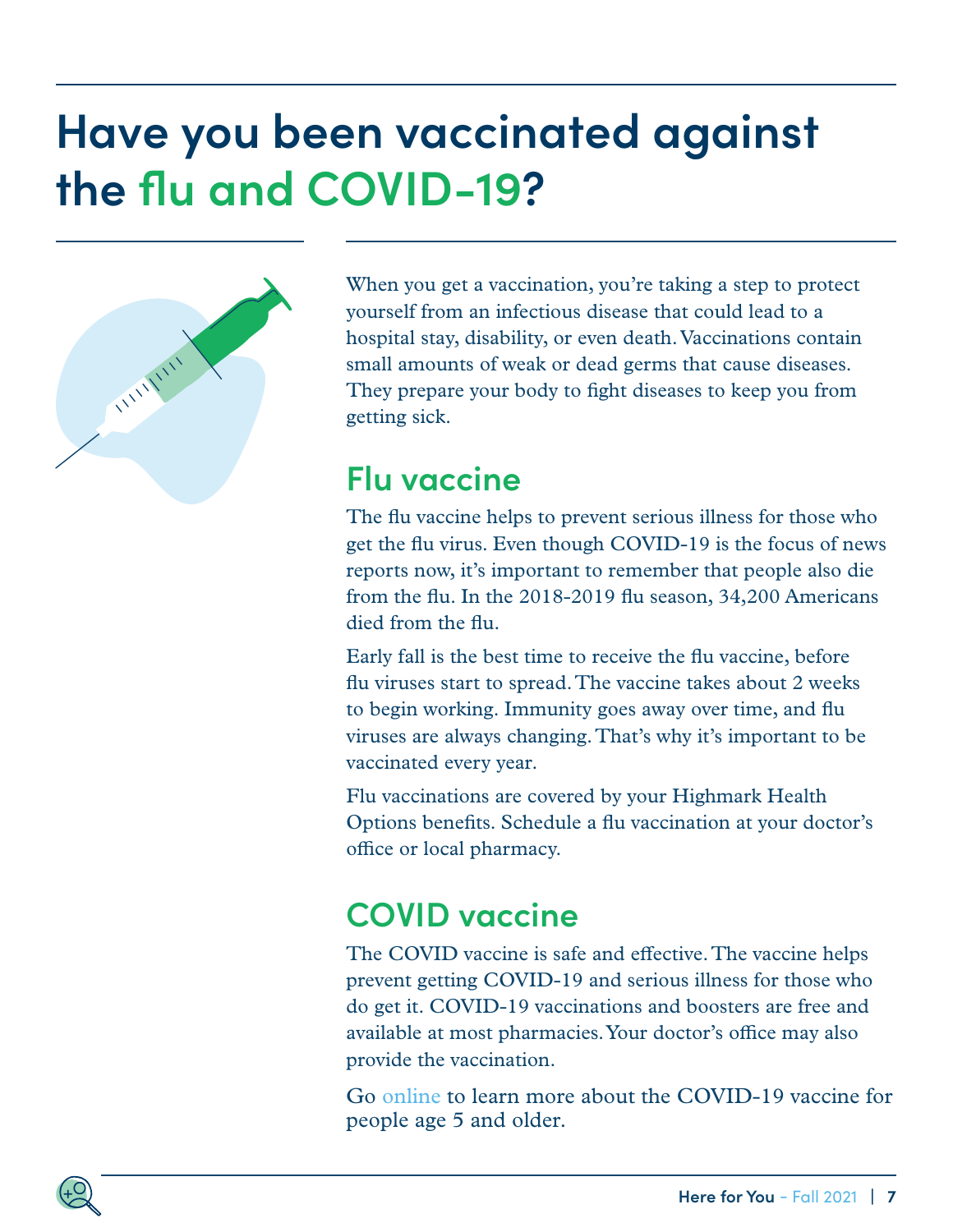## <span id="page-7-0"></span>**How can a Care Manager help you?**

Did you know a Care Manager can help you take care of your health? Nurses, social workers, and other health care staff are on hand to talk with you over the phone to make sure you get the medical care you need.

A Care Manager can talk about any issues you may have, such as:

- Chronic conditions (for example, asthma, diabetes, heart or lung disease, high blood pressure)
- Mental health and substance use
- Women's health

A Care Manager can also:

- Connect you with community resources and programs to help you stay well.
- Help you manage your health conditions to limit visits to the emergency department and stays in the hospital.
- Review your medications with you.
- Schedule health care visits for you and remind you to go to your annual physical exam.

If you think a Care Manager can help you, call Care Management at 1-844-325-6251.



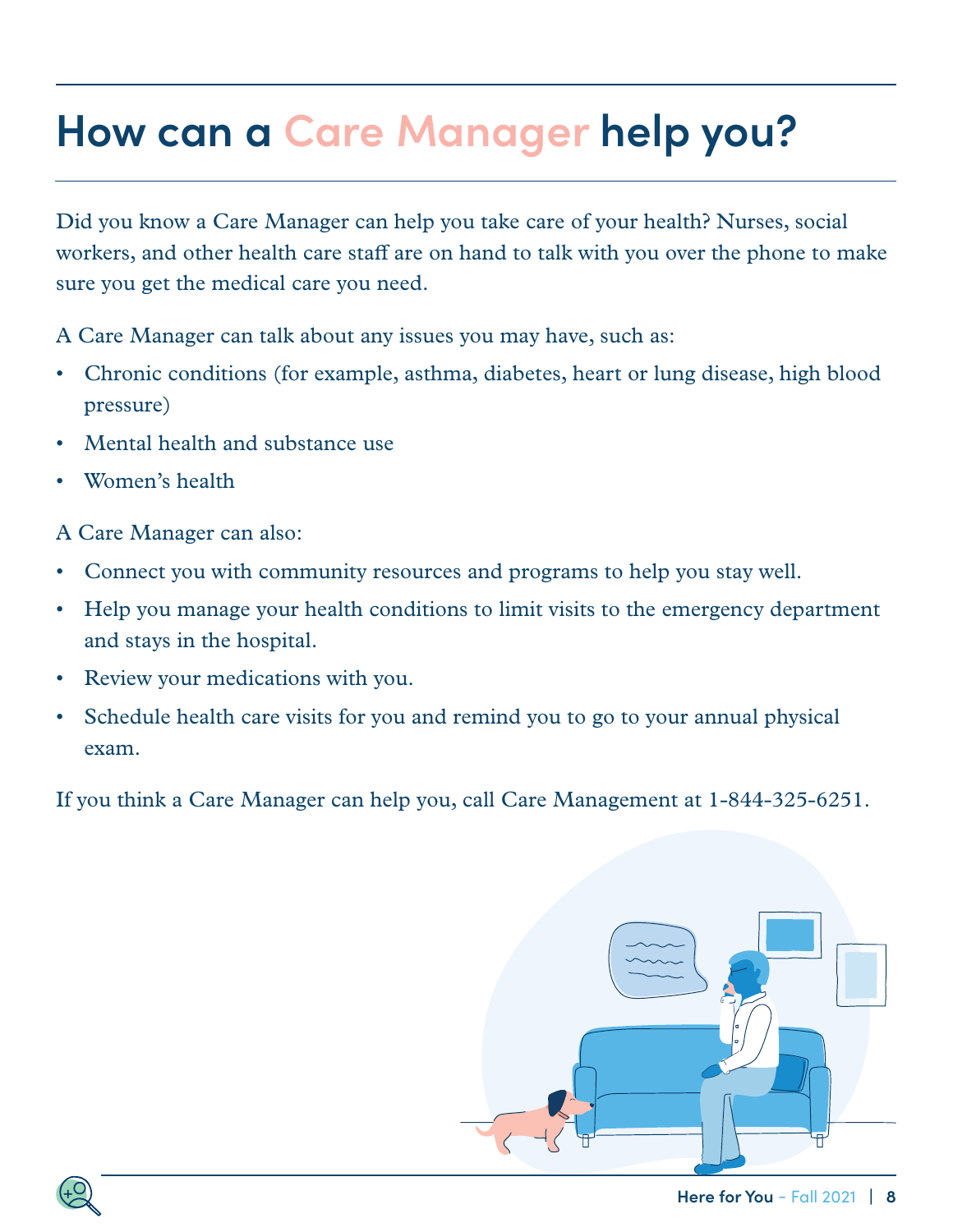## <span id="page-8-0"></span>**Checkups and preventive care help children stay well.**

A child's good health starts with regular checkups. These checkups include vaccinations and preventive screenings based on age, sex, and medical history. Checkups, vaccinations, and screenings are the focus of the Early and Periodic Screening, Diagnostic, and Treatment (EPSDT) program.

The Centers for Disease Control and Prevention (CDC) and American Academy of Pediatrics recommend these schedules for vaccinations:

B[irth to age 6](https://www.cdc.gov/vaccines/parents/downloads/parent-ver-sch-0-6yrs.pdf)

A[ge 7 and older](https://www.cdc.gov/vaccines/schedules/downloads/teen/parent-version-schedule-7-18yrs.pdf)

The EPSDT team is here to remind you when your child is scheduled for a checkup or needs preventive care. At any time, you can call Member Services at 1-844-325-6251 and ask for a member of the EPSDT team to help with your child's care. We can make an appointment, find a specialist, arrange transportation, and connect you with helpful community resources.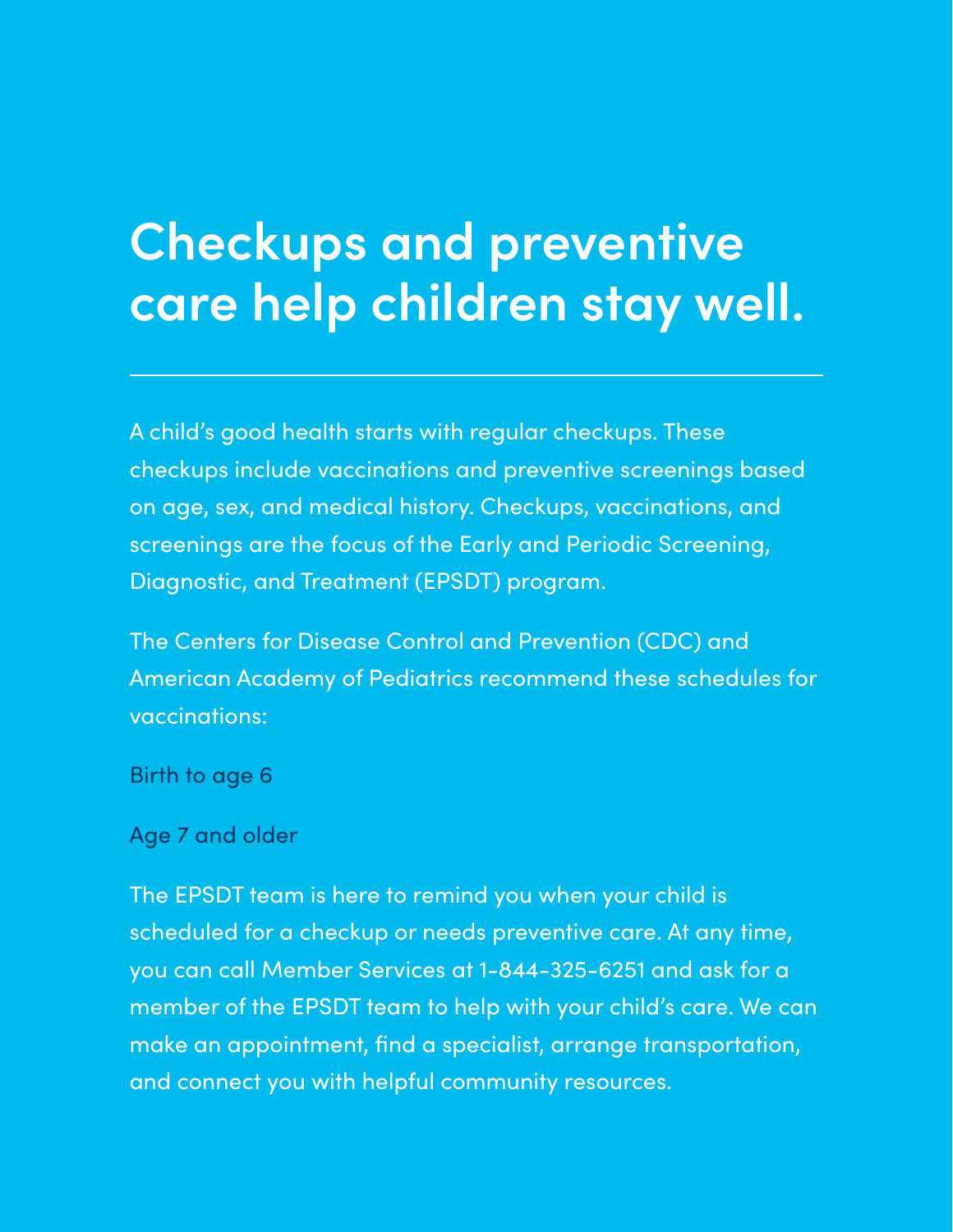## <span id="page-9-0"></span>**Smile! Dental care can make your mouth happy.**

## Dental care for adults is covered. Find a dentist today.

Highmark Health Options covers dental care for adults age 21 and older. Take advantage of coverage that lets you correct dental problems now and prevent new ones in the future.

You have \$1,000 coverage each year for dental care, and more coverage may be approved if you need emergency dental care. Your copay is \$3. And you don't need a referral to see a dentist.

### **DENTAL BENEFITS INCLUDE:**

- Denture Repairs and Relines
- Oral and Maxillofacial Surgery
- Periodontics
- Preventive Services
- Restorative Services
- Routine Cleanings
- Testing and Exams
- X-rays

### **DENTAL BENEFITS DO NOT INCLUDE:**

- Dentures
- Removal of bony and impacted wisdom teeth

Highmark Health Options is an independent licensee of the Blue Cross Blue Shield Association, an association of independent Blue Cross Blue Shield Plans.

#### **TO FIND A DENTIST**

Call Member Services at 1-844-325-6251. TTY callers should dial 711 or 1-800-232-5460. Para asistencia en español llame al 1-844-325-6251.

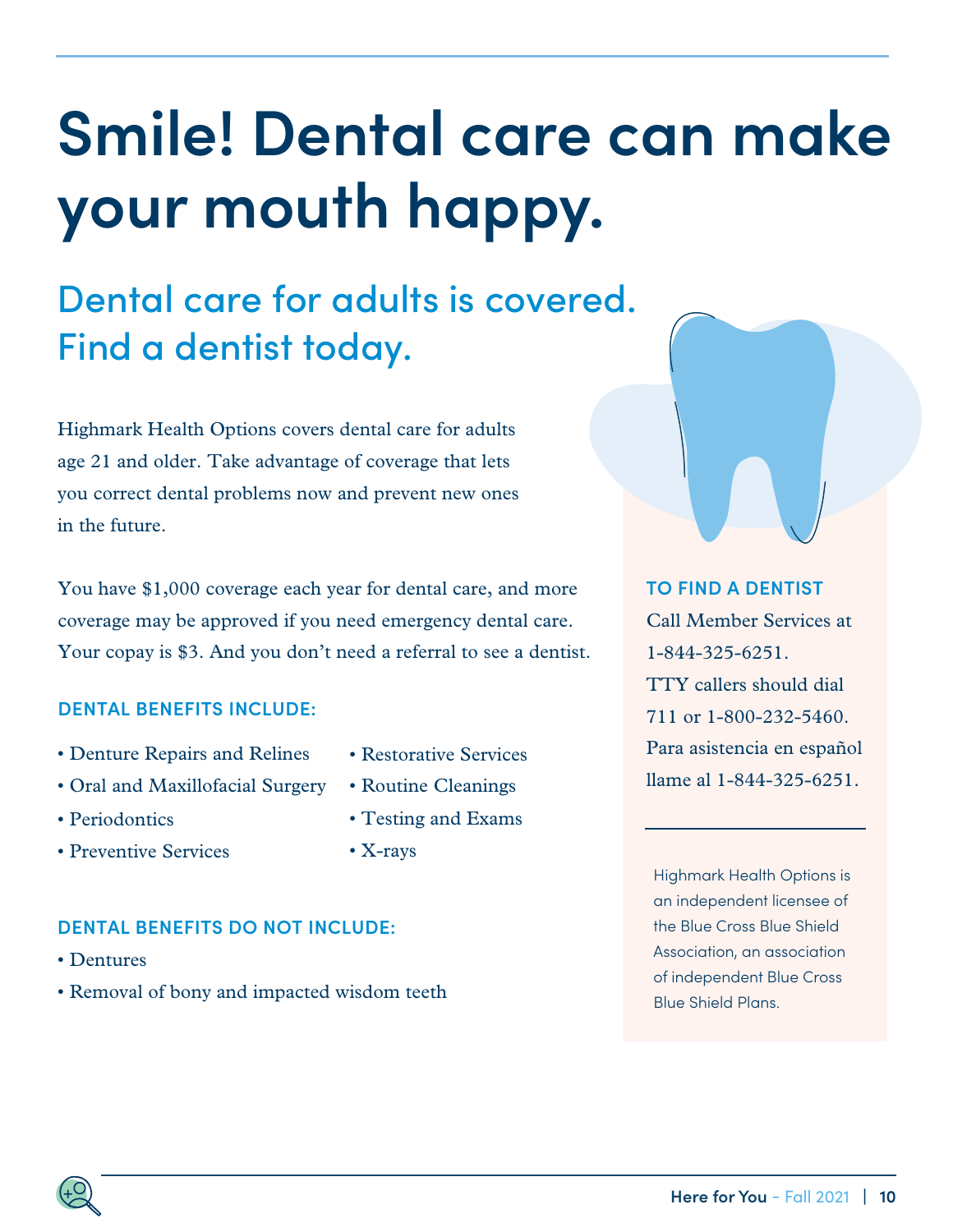## <span id="page-10-0"></span>**Is your child at risk for lead poisoning?**

Lead poisoning happens when lead gets into the bloodstream. Children under age 6 are especially likely to get lead poisoning. This is a concern, because even low levels of lead in the blood affect a child's IQ, academic achievement, and ability to pay attention. The way to learn if your child has been exposed to lead is to have a blood test. To find lead poisoning, have your child's blood tested by age 1 and again at age 2. If the level of lead found in the blood is not normal, there are steps your child's doctor may take. Highmark Health Options covers blood tests to check a child's blood lead level.



### **Symptoms**

These are some signs of lead poisoning you may see:

- Confusion
- **Constipation**
- Hair loss
- Headaches
- Loss of energy
- Muscle weakness
- Poor appetite
- Seizures or convulsions
- Stomachache
- Vomiting

### **Sources of lead**

A child can be exposed to lead through:

- Paint and dust in homes built before 1978.
- Soil that contains traces of lead.
- Toys, jewelry, and makeup.
- Water that runs through lead pipes. **Note: You cannot see, taste, or smell lead in drinking water.**

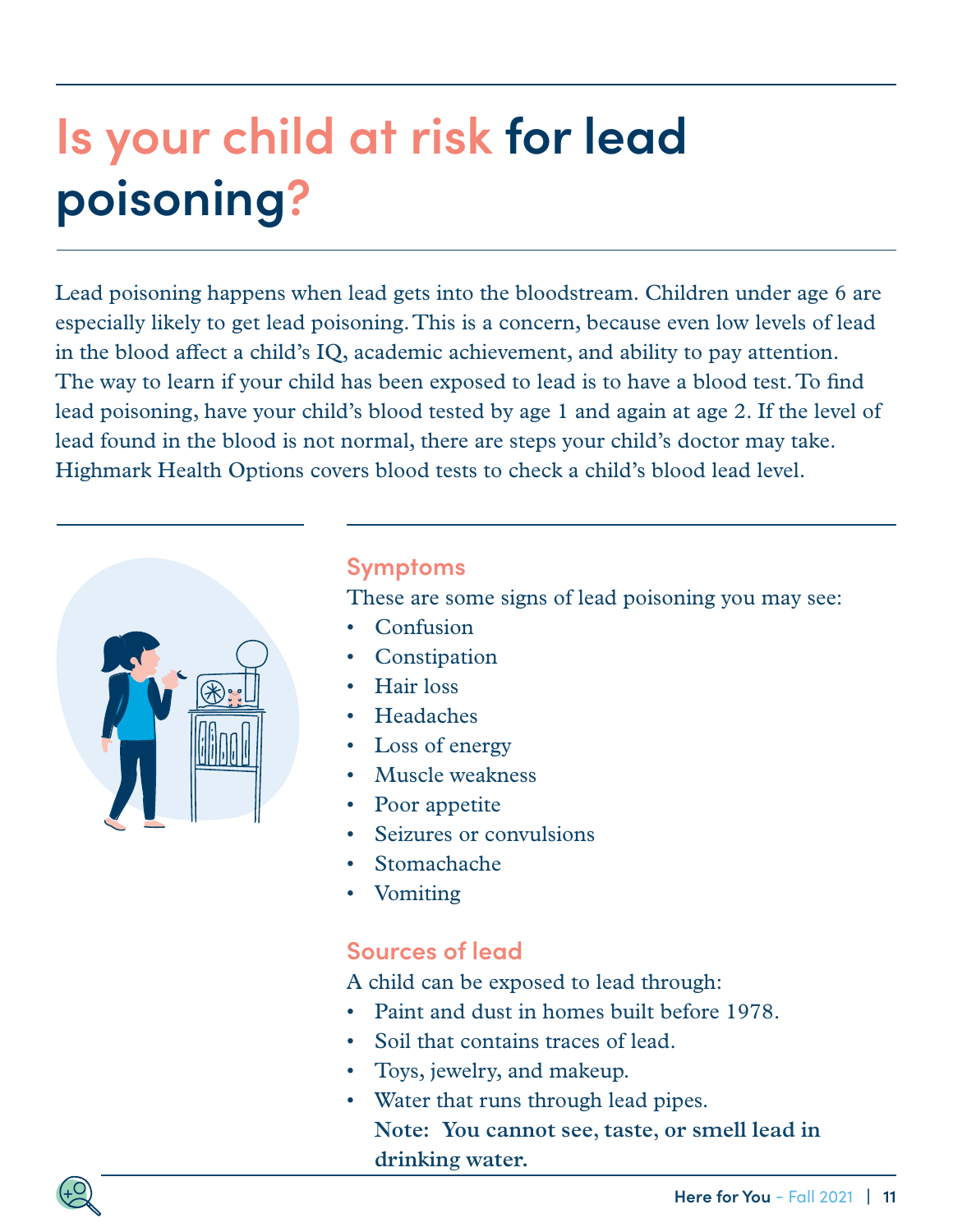### **Prevention**

To prevent lead poisoning:

- Clean windowsills and floors regularly.
- Have your home tested for lead paint, especially if it was built before 1978. Don't renovate before testing.
- Keep your child away from peeling paint or chewable surfaces painted with leadbased paint.
- Let water run for a few minutes before using it.
- Remove your shoes before entering your home.
- Store food in glass, plastic, or stainless-steel containers.
- Wash your child's hands, face, and toys regularly.



### **Lead is dangerous for expecting moms.**

If you're pregnant and have above-normal levels of lead:

- You are at risk for miscarriage.
- Your baby may be born too early or too small.
- Your baby's brain, kidneys, and nervous system may be affected.
- Your baby may have learning or behavior problems. Find [more information](https://www.cdc.gov/nceh/lead/) on the Centers for Disease Control and Prevention (CDC) website.

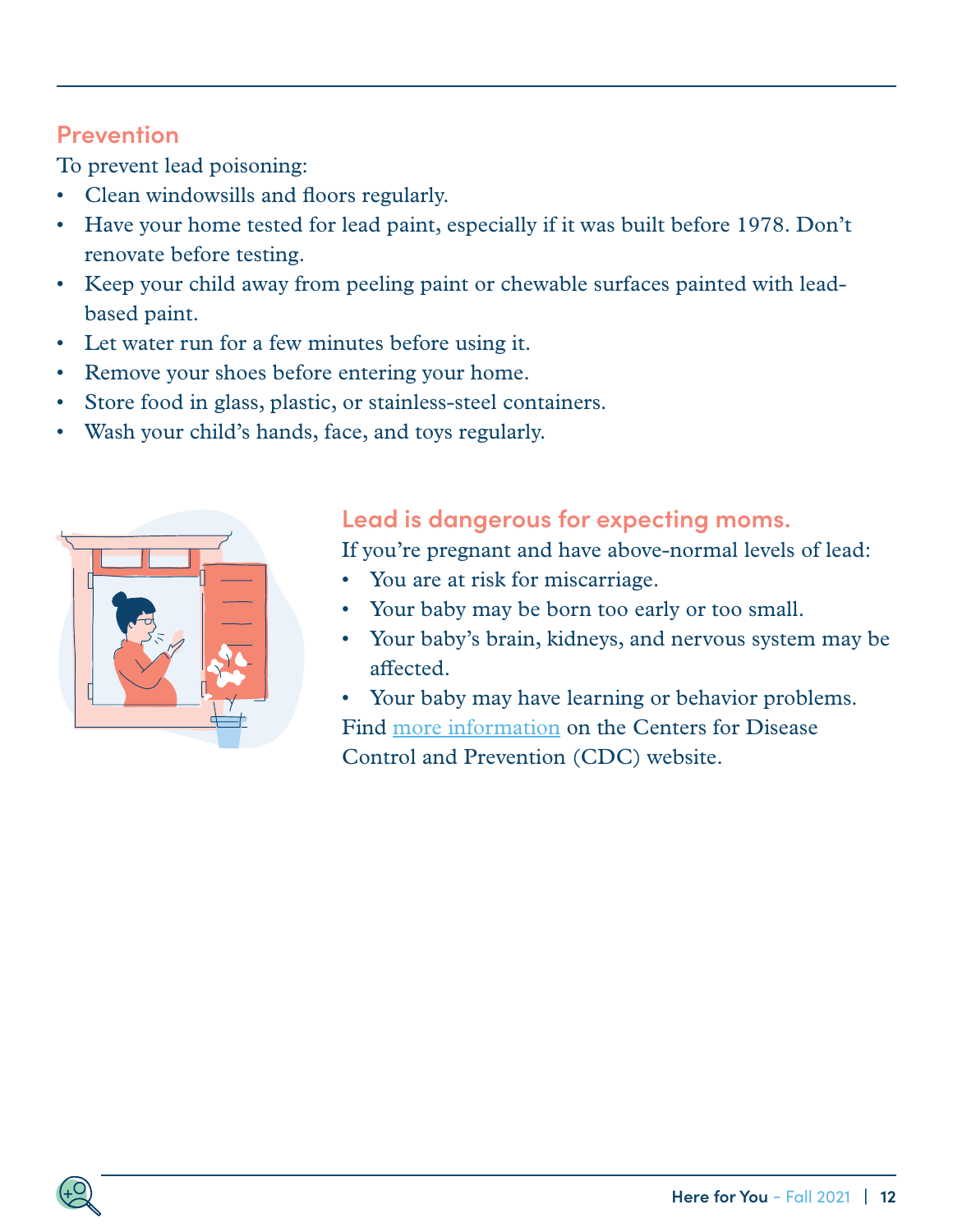## <span id="page-12-0"></span>**Find safe, private space for online health care at the library.**



If you need to use the internet to have an online health care visit, your local library may be able to help. High-speed internet access for online health visits is now available at the Seaford, Milford, and Laurel libraries. Please check with your local library to make an appointment.

You can have your appointment in a private, soundproof kiosk for medical or mental health visits. The kiosks are wheelchair accessible and can accommodate two or three people.

## **Expecting a baby? Join the MOM Options program.**



The MOM Options program provides education and support to help you have a healthy pregnancy. When we know you're pregnant, we'll send you a brochure about the program. If you take the brochure to every prenatal care visit for your health care provider to sign, you can earn a valuable item for you and your baby to use. If you are a Highmark Health Options member throughout your pregnancy and attend every prenatal visit, you can select one of the following:

- Infant/toddler car seat
- Baby stroller
- Pack 'n Play kit (playpen)
- Baby Shower in a Box

When you've completed all visits and have all signatures, return the brochure to us. And we'll send you the item you chose from the list above. Call 1-855-325-6251 for more information.

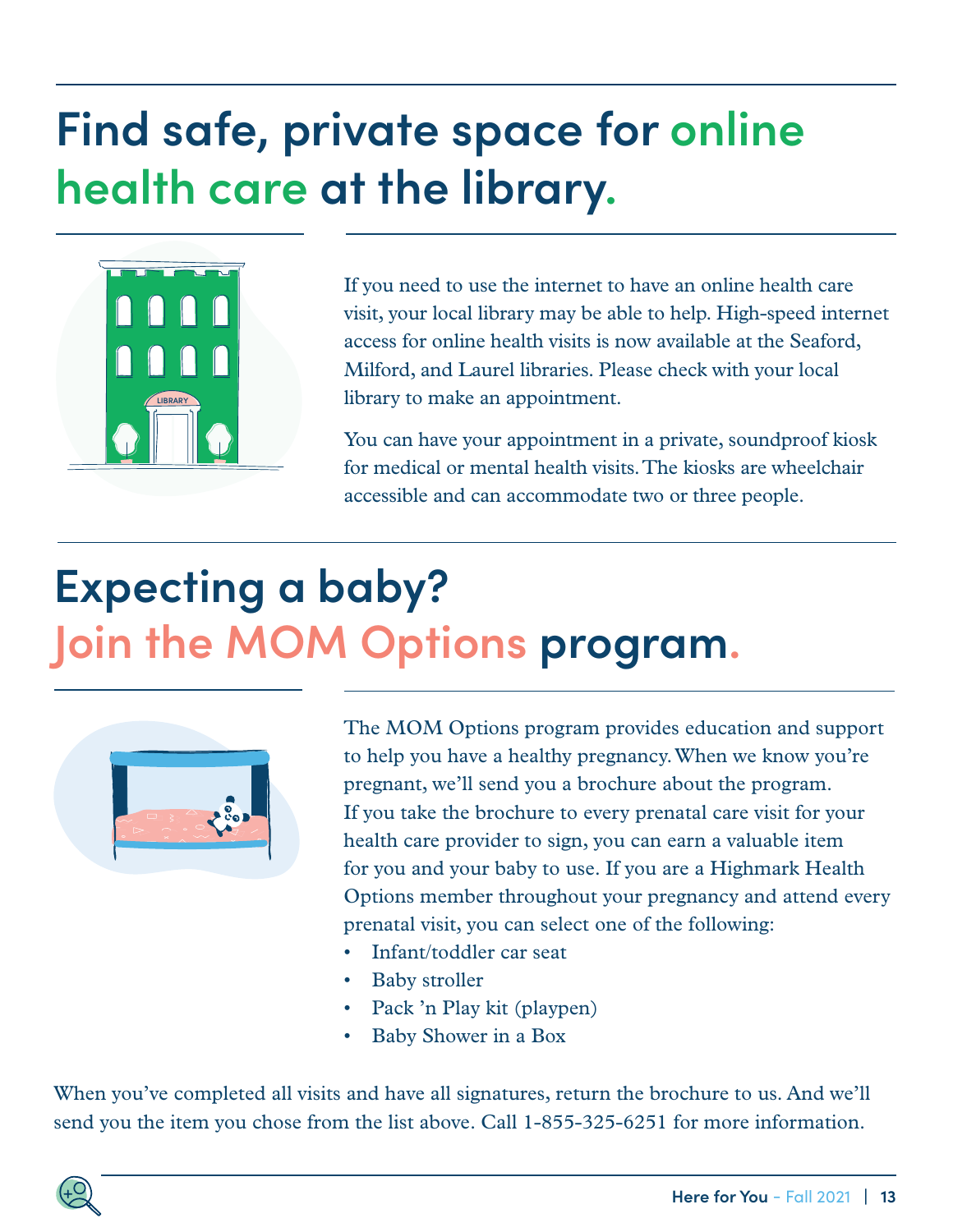## <span id="page-13-0"></span>**For new moms: Delivery of free food, diapers, and wipes.**



If you recently gave birth, you may be eligible for the new Postpartum Food Box program. Free food boxes will be delivered to your door weekly for up to eight weeks. To participate, you must sign up before your eighth week after delivery. This means before your child turns 2 months old. Sign up as early as possible to get the most benefit. Also note that someone must be at home to receive the delivery and confirm the new mom's date of birth.

Highmark Health Options partnered with the State of Delaware, ModivCare transportation service, and the Food Bank of Delaware to create this service. Each box contains:

- Nonperishable food items, such as rice, canned fruits and vegetables, and more:
	- Option 1 contains cereal, peanut butter, canned chicken, split peas, mac and cheese, pasta, and spaghetti sauce.
	- Option 2 contains oatmeal, red beans and rice, tuna, egg noodles, mashed potatoes, and beef stew.
- Diapers: Size 1 diapers, as available.
- Wipes: One standard pack of wipes, as available.

Call Member Services at 1-844-325-6251 or speak to your Care Coordinator to learn more.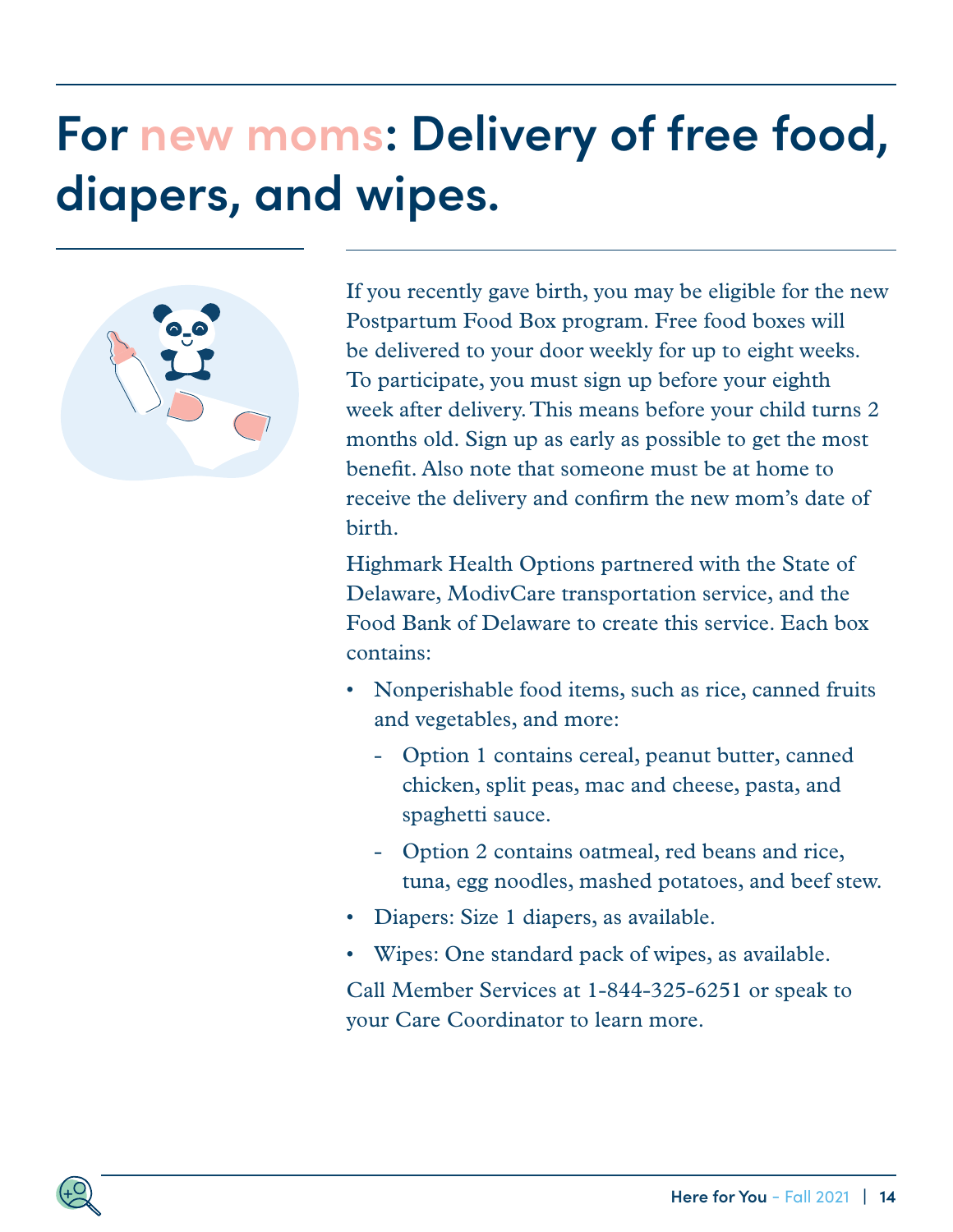## **Do you take medicine for a long-term condition?**

**If you do, check out this benefit. You may be able to get a 90-day supply of your medicine instead of a 30-day supply. This means you only need to refill your prescription four times a year.** 



### **Talk to your doctor about a 90-day supply.**

The medicines covered by this benefit treat ongoing conditions like asthma, depression, high cholesterol, high blood pressure, and more. Covered medicines are listed on the next page. The list includes brand and generic names. Look on your prescription bottle for either the brand or generic name.

If you take one of these medicines, ask your doctor if a 90-day prescription is right for you. If so, your doctor can write the prescription for 90 days. And you can pick up your medicine at your local pharmacy.

## **We're here for you.**

Contact Member Services at 1-844-325-6251, 8 a.m. to 5 p.m., Monday–Friday. TTY callers should dial 711 or 1-800-232-5460. At any time, call the 24-hour Nurse Line at 1-844-325-6251.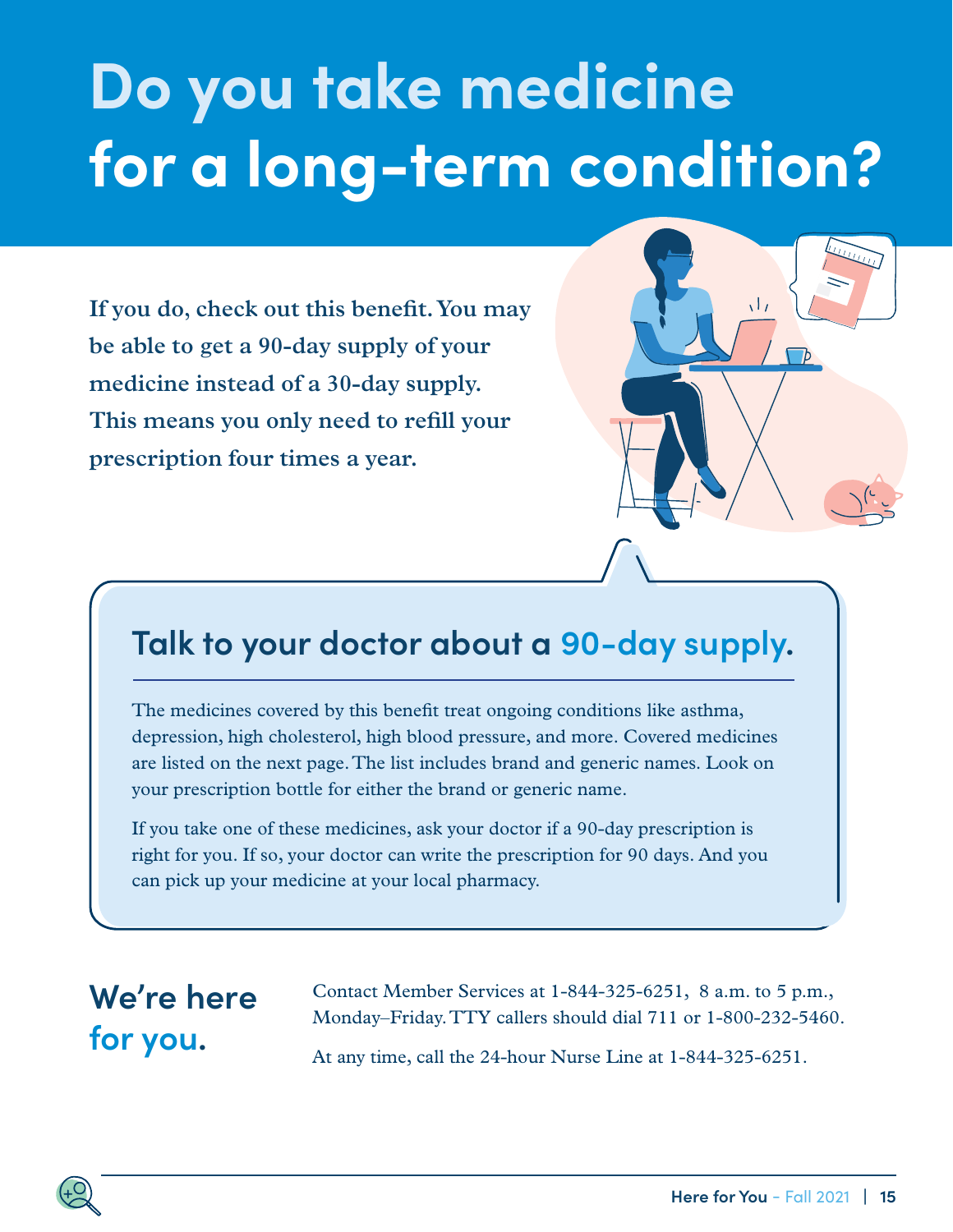## **Covered medicines with a 90-day supply.**

| <b>Generic Name</b>                   | <b>Brand Name</b>        |
|---------------------------------------|--------------------------|
| <b>Alendronate Sodium</b>             | Fosamax                  |
| <b>Amlodipine Besylate</b>            | <b>Norvasc</b>           |
| <b>Atenolol</b>                       | Tenormin                 |
| <b>Bisoprolol-HCTZ</b>                | <b>Ziac</b>              |
| <b>Budesonide/Formoterol Inhaler</b>  | <b>Symbicort Inhaler</b> |
| <b>Carvedilol</b>                     | Coreg                    |
| Citalopram Hydrobromide               | Celexa                   |
| <b>Clonidine HCI</b>                  | <b>Catapres</b>          |
| <b>Fluticasone Propionate Inhaler</b> | <b>Flovent Inhaler</b>   |
| Furosemide                            | Lasix                    |
| Glipizide                             | Glucotrol                |
| Hydrochlorothiazide                   | <b>Microzide, Varios</b> |
| Lisinopril                            | Prinivil, Zestril        |
| Lisinopril-HCTZ                       | Prinzide, Zestoretic     |
| <b>Losartan Potassium</b>             | Cozaar                   |
| Metformin                             | Glucophage               |
| <b>Metformin ER</b>                   | Glucophage Xr            |
| <b>Metoprolol Tartrate</b>            | Lopressor                |
| <b>Montelukast</b>                    | Singulair                |
| <b>Paroxetine HCI</b>                 | Paxil                    |
| Ramipril                              | <b>Altace</b>            |
| <b>Sertraline HCI</b>                 | Zoloft                   |
| Simvastatin                           | Zocor                    |
| <b>Trazodone HCI</b>                  | <b>Desyrel</b>           |

Highmark Health Options is an independent licensee of the Blue Cross Blue Shield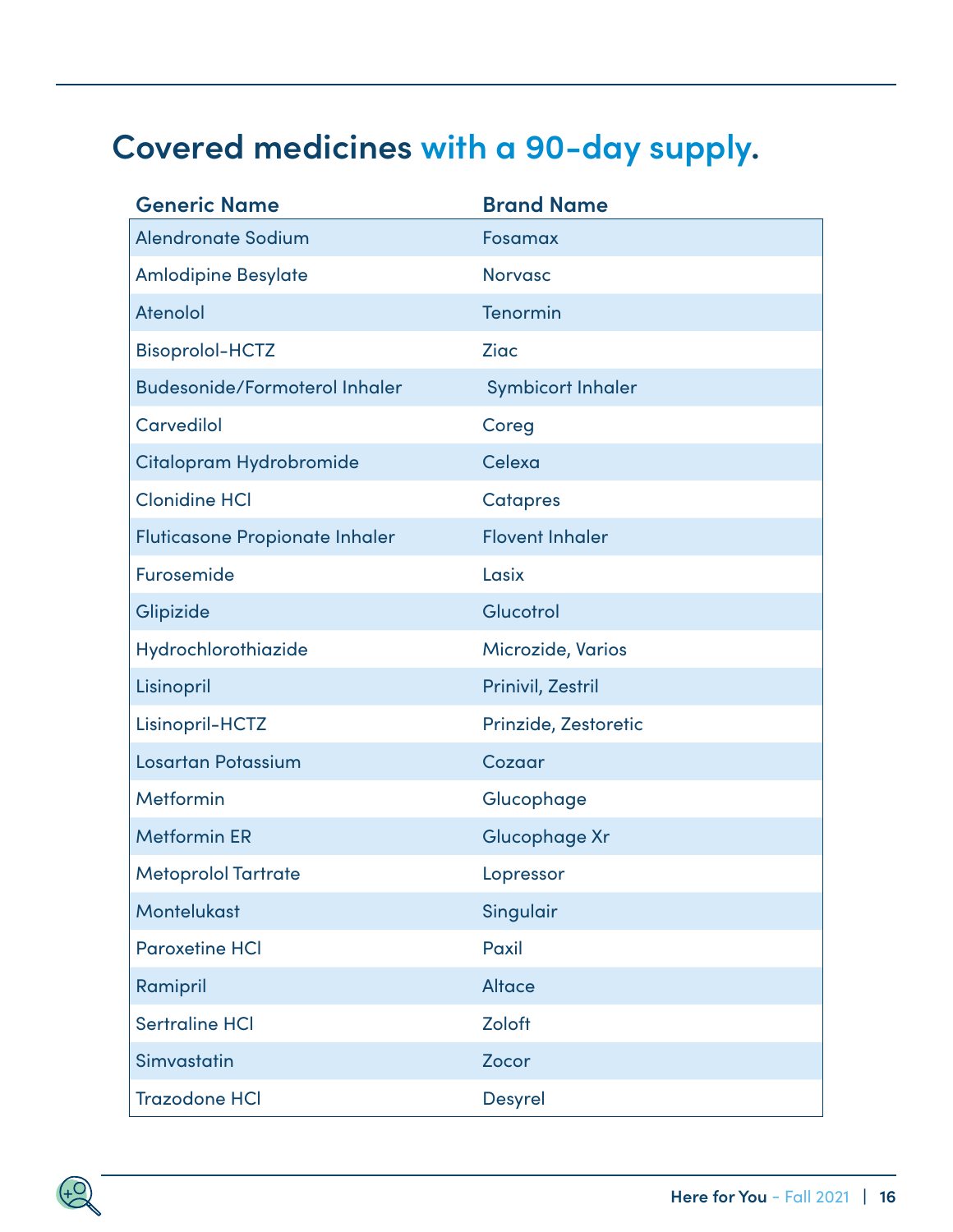## <span id="page-16-0"></span>**Do you have chronic obstructive pulmonary disease (COPD)?**

## **Living with COPD can be hard. These tips can help.**

Follow medical advice:

- Take breathing medicines as your doctor ordered. Let your doctor know of side effects or if you need help using your inhaler.
- Don't stop taking medicine on your own.
- Make sure you use oxygen if your doctor ordered it for you.
- Get a yearly flu vaccination and ask if you need a pneumonia vaccination.
- If you need to go to the hospital for COPD, be sure to see your doctor within two weeks of leaving the hospital.

Take care of your general health:

- Don't smoke and avoid secondhand smoke. Get help to quit smoking.
- Take good care of your mouth.
- Exercise your lungs. Ask your doctor how.
- Walk every day. Take short walks and walk more each time.

Protect your health during cold and flu season:

- Wash your hands often and use hand sanitizer.
- Avoid crowds during cold and flu season.
- Ask family and friends to visit only when they are healthy.

For help, sign up for the COPD Lifestyle Management Program or call Care Management at 1-844-325-6251. A Care Manager can help you learn how to manage your COPD symptoms so you can be more active and enjoy life.

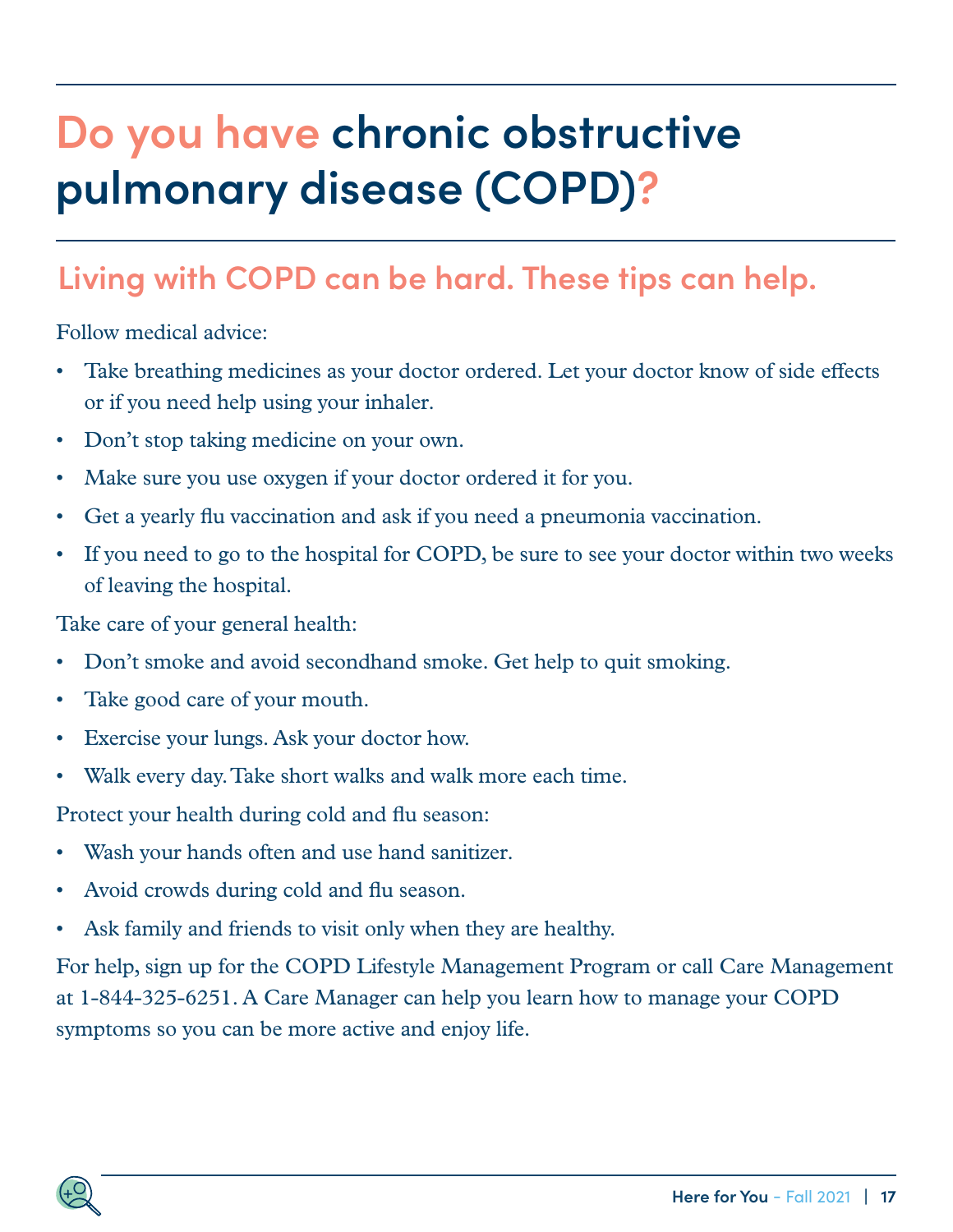## **COPD and COVID-19**



COVID-19 is a virus that affects the lungs. If you have COPD, you do not have a higher risk of getting COVID-19. But if you do get the virus, you may get other serious health issues along with the virus. The vaccine can help protect you from severe COPD complications. Talk to your doctor about the COVID-19 vaccine.

If you have COPD, the following could be signs of a COVID-19 infection:

- Changes in your mucus color or amount
- Coughing more
- Different or new types of coughing
- Low blood oxygen level
- More problems with your breathing
- Using your oxygen more
- Using your rescue inhaler more
- Wheezing more often

If you're worried that you may have COVID-19, stay home and call your doctor. Your doctor will ask you to describe your symptoms over the phone. Your doctor may also ask if you have traveled recently or had close contact with someone who tested positive for COVID-19.

Your doctor will give you the best advice about what to do, based on your symptoms and medical history. Seek emergency medical treatment if you develop severe symptoms.

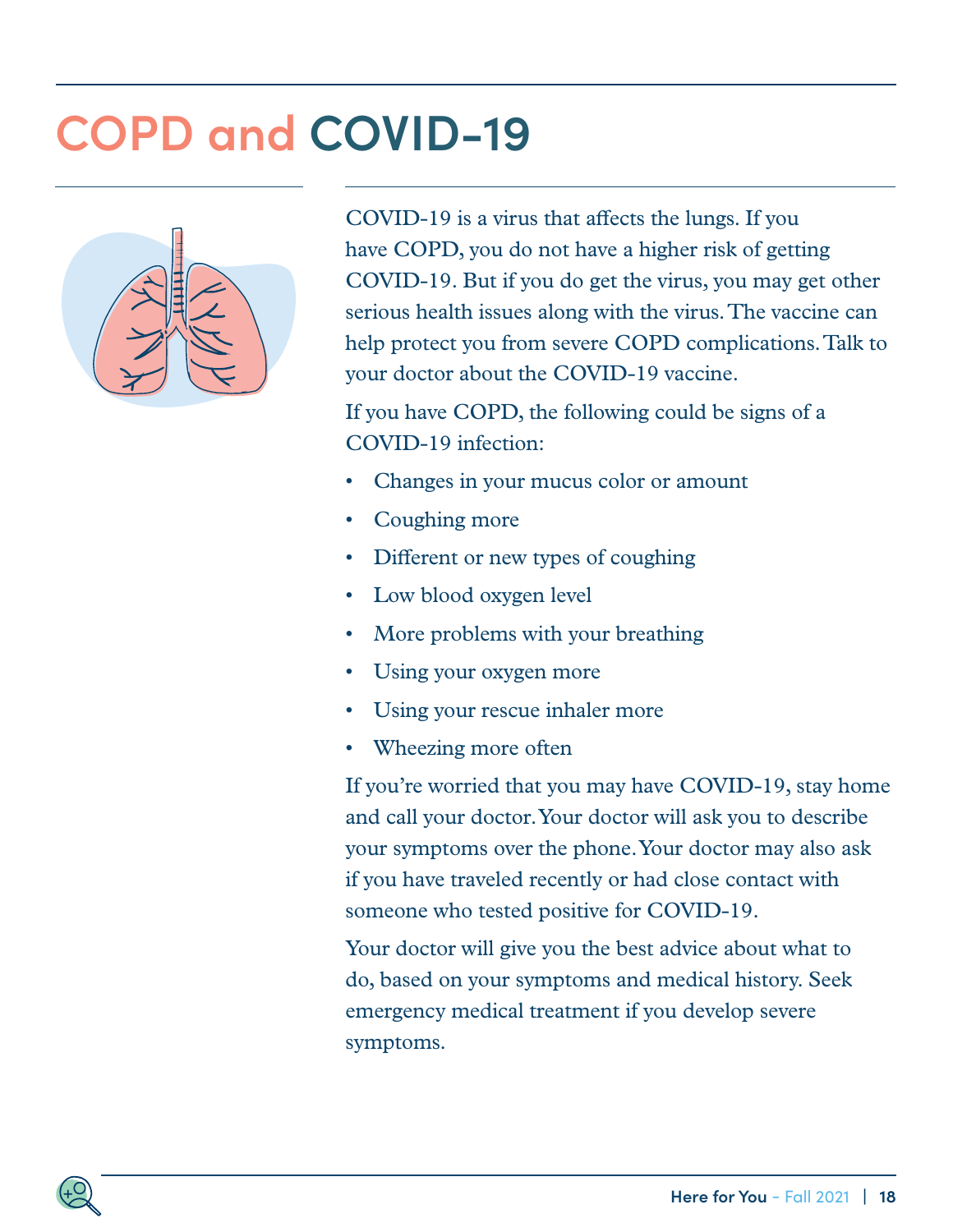## <span id="page-18-0"></span>**Is it COVID-19 or heart symptoms?**



If you have tested positive for COVID-19, ongoing problems related to the virus can complicate your recovery. You may experience chest pain, irregular heartbeat, shortness of breath, and dizziness. These symptoms can also be caused by heart conditions. If you have had COVID-19 and have heart problems, it may be hard to tell which one is causing your symptoms.

The chart below can help you better understand what to do if you have certain symptoms. Seek emergency medical treatment if you develop severe symptoms.

| <b>Symptom</b>             | When to call a doctor                                                                                                                                                                           | When to call 911                                                                                                                                                                                                 |
|----------------------------|-------------------------------------------------------------------------------------------------------------------------------------------------------------------------------------------------|------------------------------------------------------------------------------------------------------------------------------------------------------------------------------------------------------------------|
| <b>Shortness of breath</b> | Worse when lying down<br>• Worse with activity<br>Along with weakness<br>or ankle swelling                                                                                                      | Bluish lips or face<br>• Oxygen saturation reading<br>under 92%<br>• Sudden shortness<br>of breath                                                                                                               |
| Chest pain                 | • New chest pain that goes away<br>in 15 minutes (otherwise call 911)<br>New chest pain with activity<br>that goes away with rest<br>Ongoing pain that is not severe<br>Pain happens more often | • Severe chest pain along<br>with nausea, shortness of<br>breath, lightheadedness,<br>or sweating<br>Sudden chest pain,<br>$\bullet$<br>especially with shortness<br>of breath lasting more<br>than five minutes |

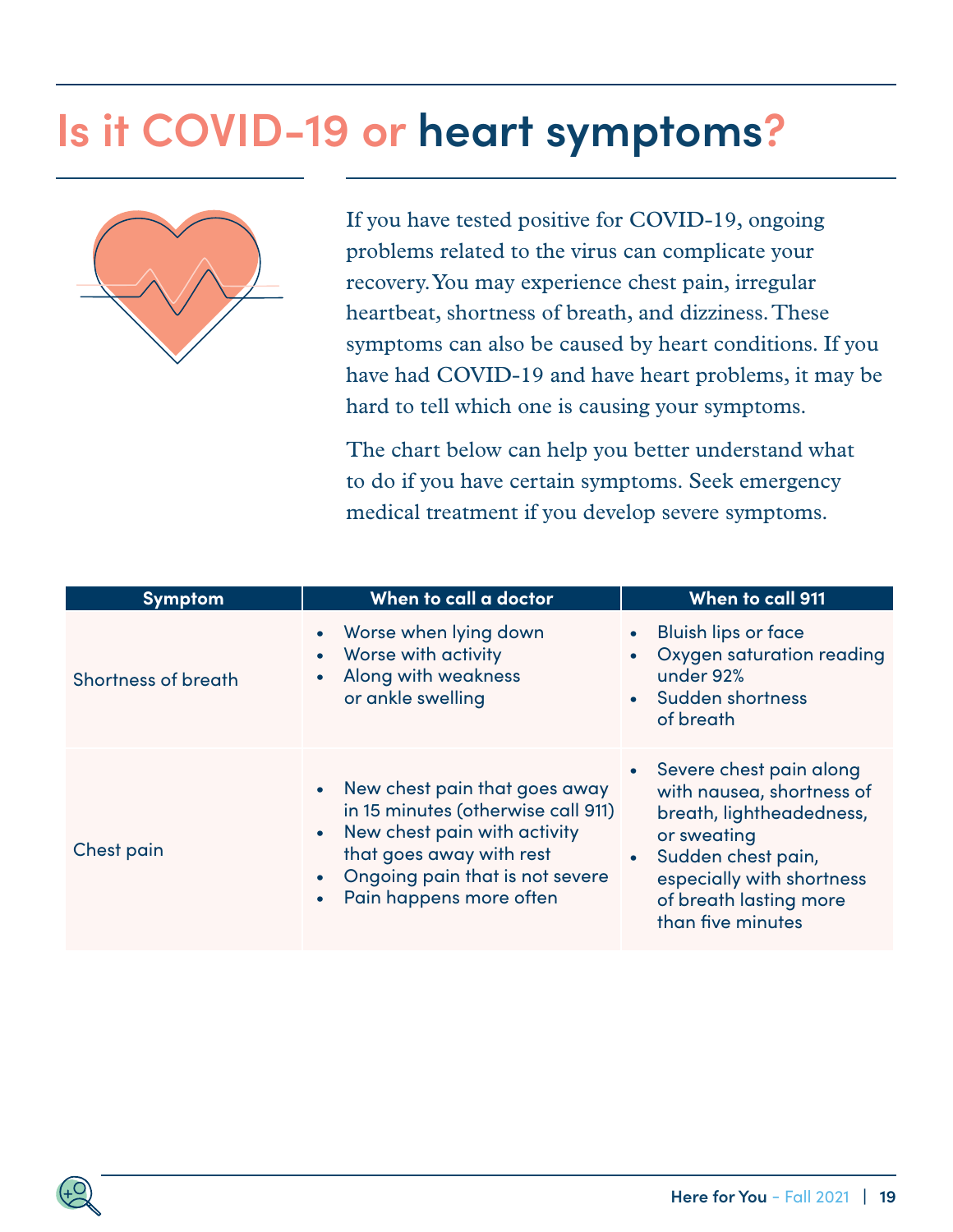## <span id="page-19-0"></span>**Plan ahead: Get the most from your health care visit.**

Health care visits give you the chance to share information and ask questions. Some things you'll talk about with your health care provider are your symptoms, medical tests, and treatment for any conditions you may have. Working well with your provider can help you stay healthy.

#### **Invite a support person.**

It's always a good idea to have a support person with you at your visit, if you can. The person can help you remember what was discussed during your visit.

#### **Make a list of questions.**

Never hesitate to ask your health care provider questions. Before your visit, write down a list of questions and a list of symptoms. Put the most important questions at the top.

#### **Make a list of symptoms.**

Start with the most concerning:

- Physical: pain, fever, a lump, change in energy, trouble sleeping, unexplained weight loss
- Feelings: confusion, ongoing sadness

#### **Ask about medical tests.**

Sometimes health care providers want to do tests, like blood tests or X-rays, to find out more about a health problem. These are questions you can ask before a test:

- What will the test tell us?
- What does the test involve?
- How should I get ready?
- Are there any dangers or side effects?

#### **Ask about your condition.**

After your visit and testing, your provider will tell you what was found. If you are diagnosed with a condition, these are good questions to ask:

- What may have caused this condition?
- How long will it last? Is it permanent?
- How will this affect me?
- How do we treat or manage this condition?
- What are my treatment choices?
- What are the risks and benefits?

Together, you and your provider can decide what treatment is best for you based on your values, beliefs, and circumstances.



### **Get ready for a virtual visit.**

For virtual visits, have the following information ready to share with your provider: weight, temperature, blood pressure, and pulse. You can take your blood pressure and pulse readings on equipment at a local pharmacy.

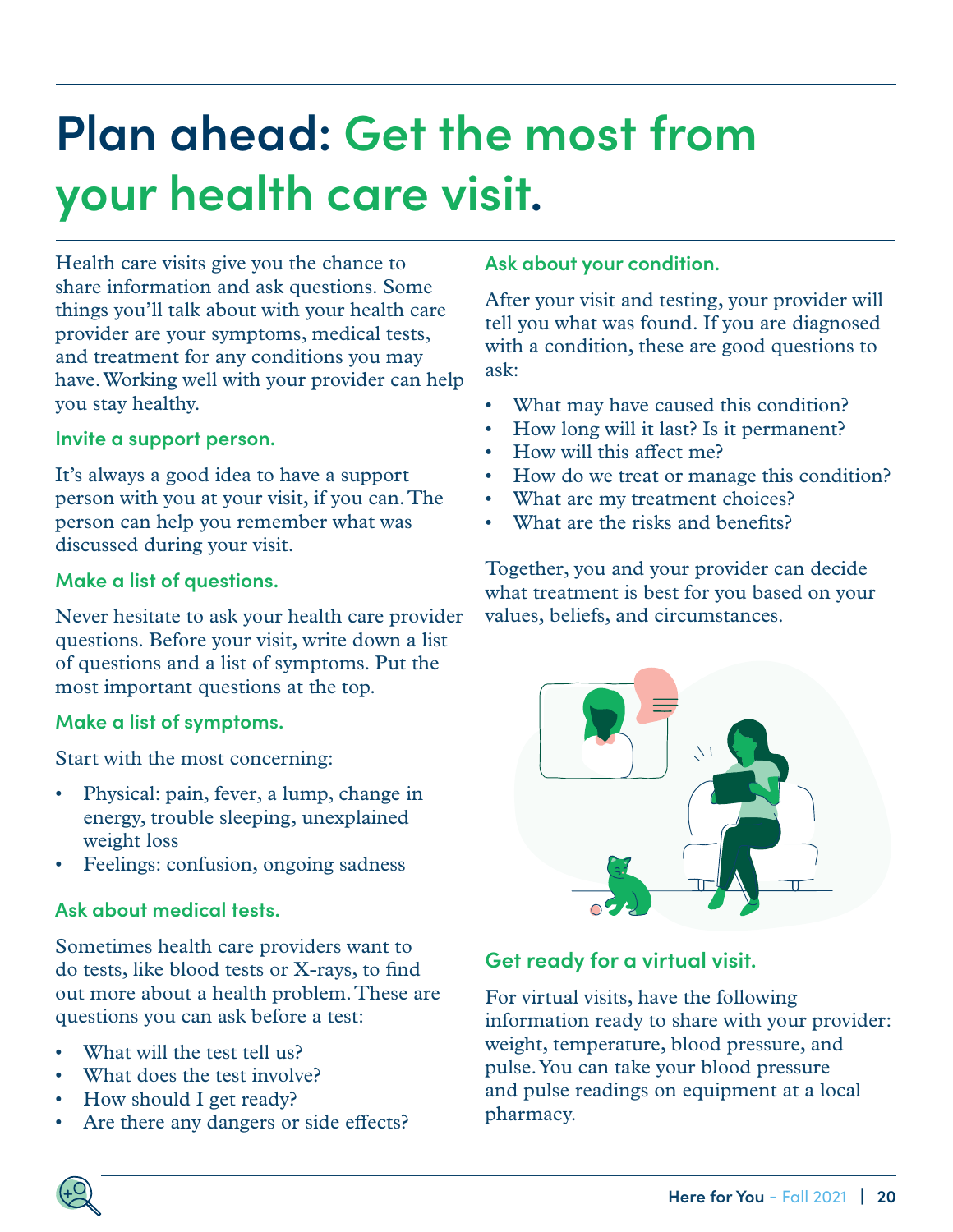## <span id="page-20-0"></span>**Will your wishes be honored if you can't speak for yourself?**

If you are admitted to the hospital, you will be asked if you have an **advance directive**. An advance directive gives you the chance to state what kind of medical care you want before medical care is needed. An advance directive is followed only when you are not able to say what medical care you want.

There are two kinds of advance directives. One is called a **living will**. It spells out what kind of life support you want if you are in a terminal condition or coma. The other is **power of attorney for health care**. You can use it to appoint someone to make health care choices for you when you are unable to make your own choices. The power of attorney is used if you cannot make and tell people your choices.

Talk to you doctor about an advance directive and ask to have yours filed in your medical record. Delaware Health and Social Services (DHSS) has an [advance directive](https://www.dhss.delaware.gov/dhss/dsaapd/advance1.html)  [form](https://www.dhss.delaware.gov/dhss/dsaapd/advance1.html) you can fill out. To make this form legal, you must have two people witness you signing the form. It is suggested but not required that you have a notary public witness you signing the form.

You can also request the form through Member Services at 1-844-325-6251.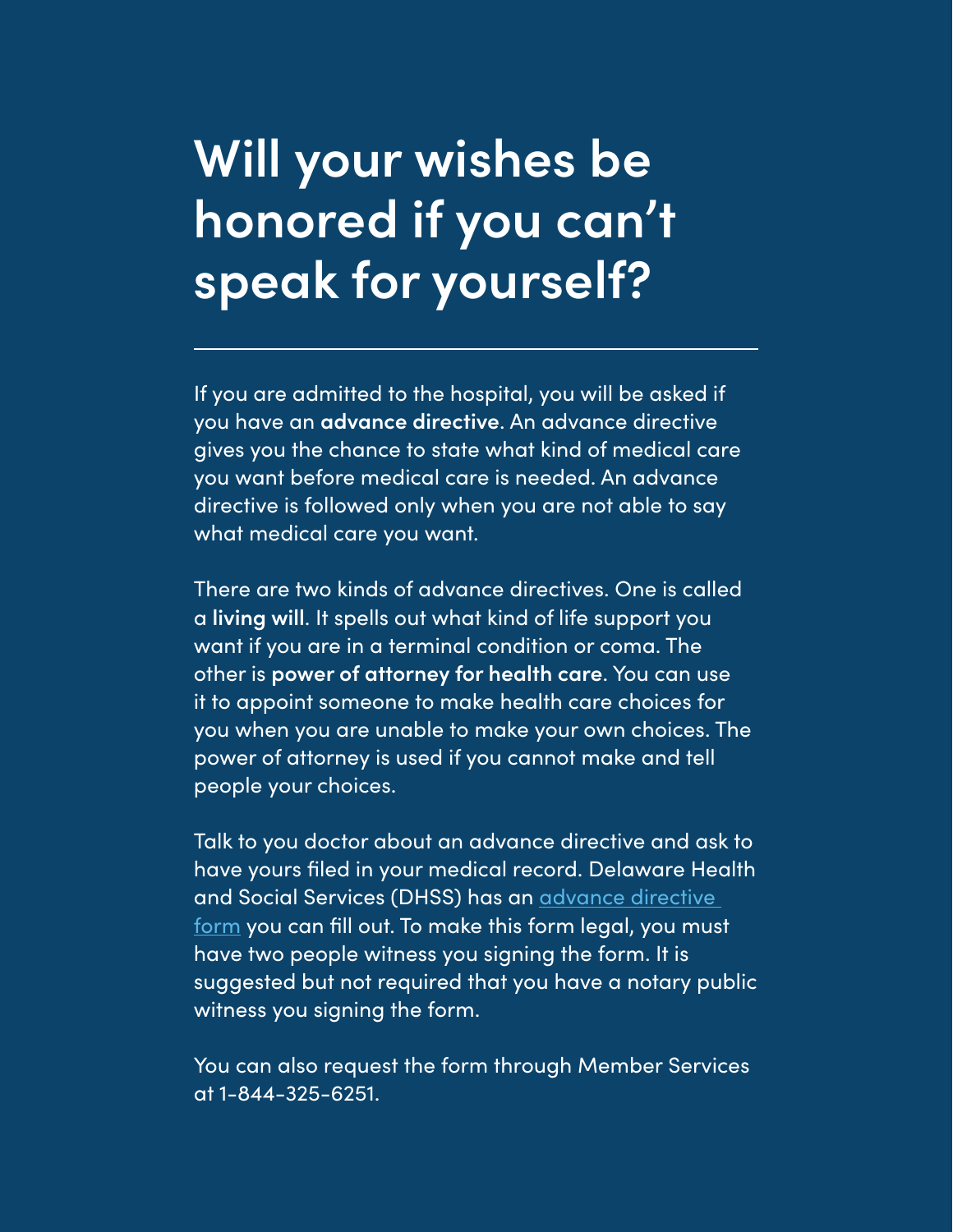## <span id="page-21-0"></span>**Women's health: Are you due for a health screening?**



#### **Schedule screenings for breast cancer and cervical cancer.**

Screenings are a covered benefit for Highmark Health Options members. Talk with your doctor about breast and cervical cancer screenings.

Free screenings along with transportation assistance are available through the Delaware Breast Cancer Coalition Women's Health Screening Program. Call 1-888-672-9647 to schedule.

#### **Breast cancer**

Breast cancer is the most common type of cancer in the United States. It is the fourth leading cause of cancer deaths. One in eight American women will be diagnosed with breast cancer. If you're age 50 and older, get screened. Your doctor may recommend screenings earlier if you are at high risk for breast cancer.

#### **Cervical cancer**

Cervical cancer can often be found early and sometimes even prevented with routine Pap tests. When it is detected early, cervical cancer can be one of the most successfully treated cancers. Women ages 21–29 should have a Pap test every three years. Women ages 30–65 should have a Pap test along with an HPV test every five years. An HPV test checks for a virus that can lead to cervical cancer.

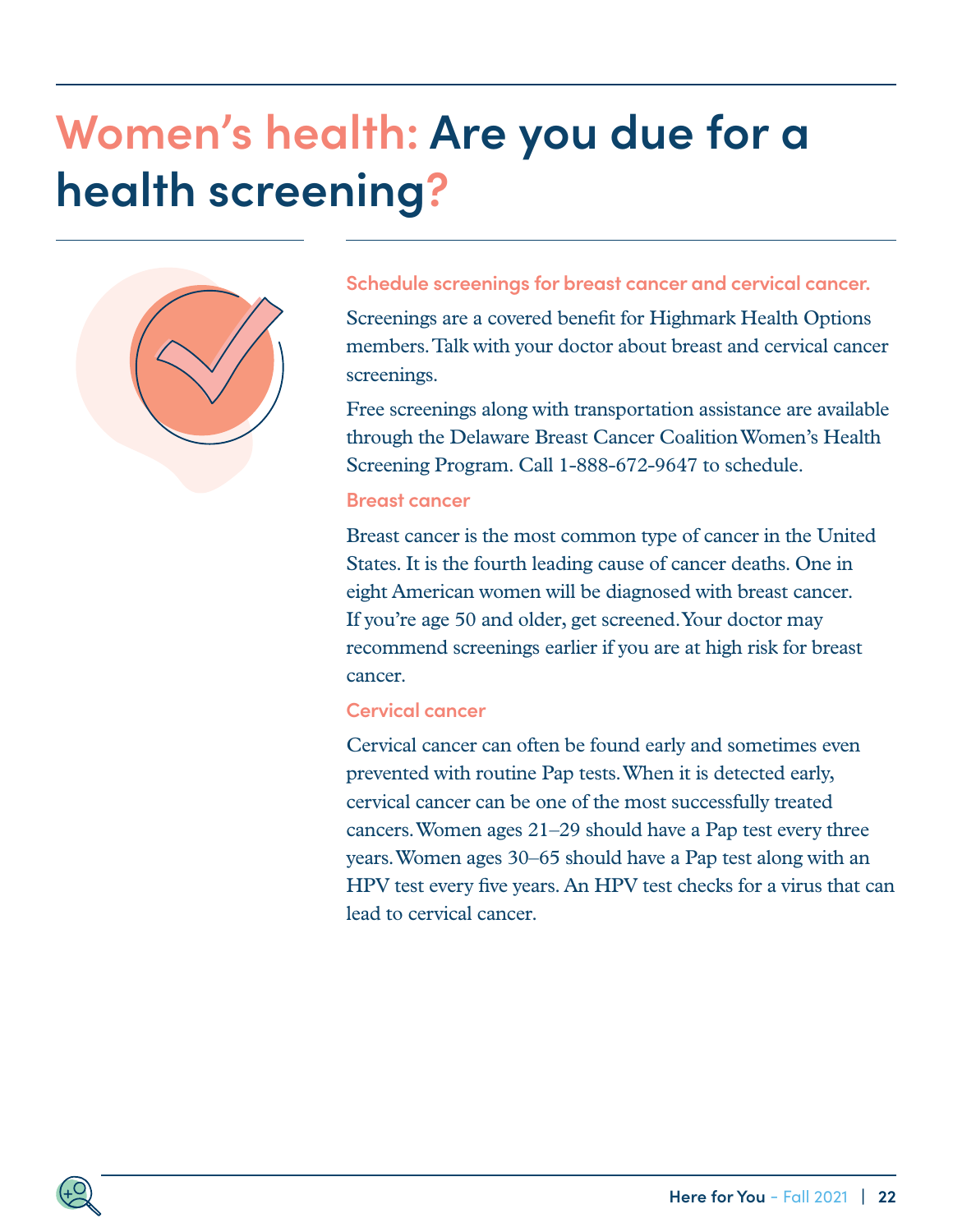## <span id="page-22-0"></span>**Members surveyed about their health care experience.**



Earlier this year, Highmark Health Options members were selected at random and surveyed about their health care experience. The survey is called the 2021 Consumer Assessment of Healthcare Providers and Systems (CAHPS). Members who responded to the survey told us what we were doing well and where we can improve.

Members who filled out the survey said:

- Customer service staff treat them with courtesy and respect.
- Doctors take time to explain things and answer questions.
- They are satisfied with their overall health care.
- They are satisfied with their ability to receive specialist care.
- They are satisfied with how doctors:
	- Show courtesy and respect.
	- Inform them about their care.
	- Listen carefully.

Members who filled out the survey also mentioned areas for improvement that we are working on. These include:

- Receiving urgent care.
- Spending enough time with their doctor.

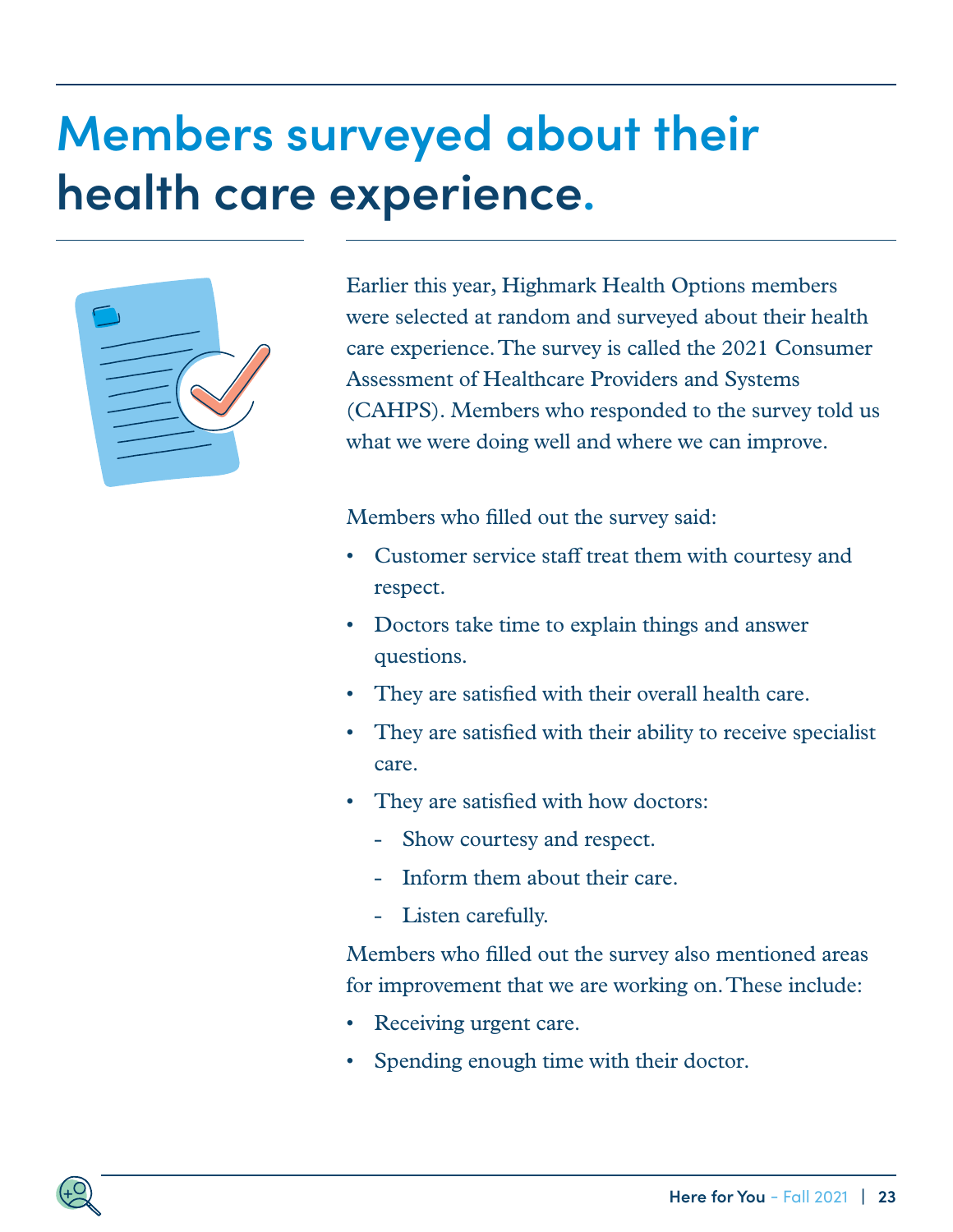## <span id="page-23-0"></span>**Diabetes Prevention Program promotes healthy living.**



If you don't have type 2 diabetes and want to prevent it, this program is for you. Highmark Health Options has partnered with the YMCA of Delaware to offer the Diabetes Prevention Program. The program lasts for one year and includes 25 one-hour group sessions. If you're eligible and age 18 or older, you may be able to join this free program.

A trained Lifestyle Coach leads small group sessions to help participants:

- Learn skills and strategies to eat healthier.
- Increase physical activity.
- Lose weight.
- Overcome stress.
- Stay motivated.
- And more.

To ask questions or learn how to enroll, call the Care Management Department at 1-844-325-6251. Or call the YMCA of Delaware Healthy Living Department at 1-302-572-9622 or visit the [YMCA of Delaware website.](https://www.ymcade.org)

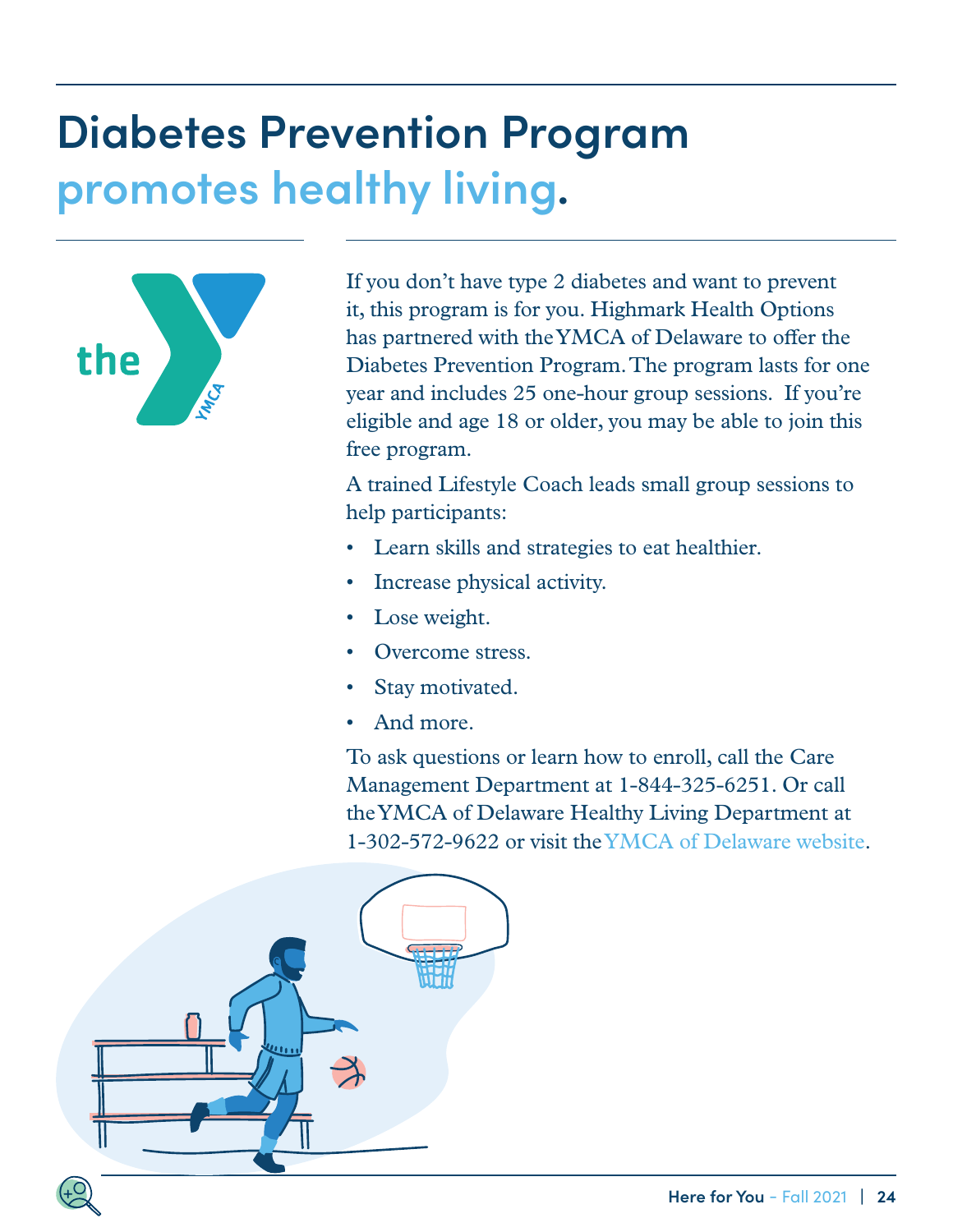## <span id="page-24-0"></span>**Follow these tips when you get home from the hospital.**

If you've been in the hospital, the steps you take when you get home are important. By following discharge instructions and asking for help, you may avoid another hospital stay. **Here's what to do when you get home:**

### **The first day:**

- Read your discharge papers.
- Fill your prescriptions. If you can't get your medicine, call Member Services or your doctor.
- Follow the directions you received for taking your medicine.

### **Within seven days:**

- Visit your primary care physician (PCP) or specialist.
- Check your discharge papers. An appointment may have been made for you when you were discharged from the hospital. If you can't keep that appointment, call and reschedule. If an appointment has not been made, call to schedule one.
- If you will need a ride to your doctor visit, reserve one in advance. Call your Care Coordinator or Member Services.

### **Before your follow-up doctor visit:**

- Write down the questions you want to ask. Put the most important ones at the top.
- Gather your medicines and take them to your doctor visit.

### **When you have questions:**

- Call the 24-hour Nurse Line at 1-844-325-6251.
- Call Member Services at 1-844-325-6251.



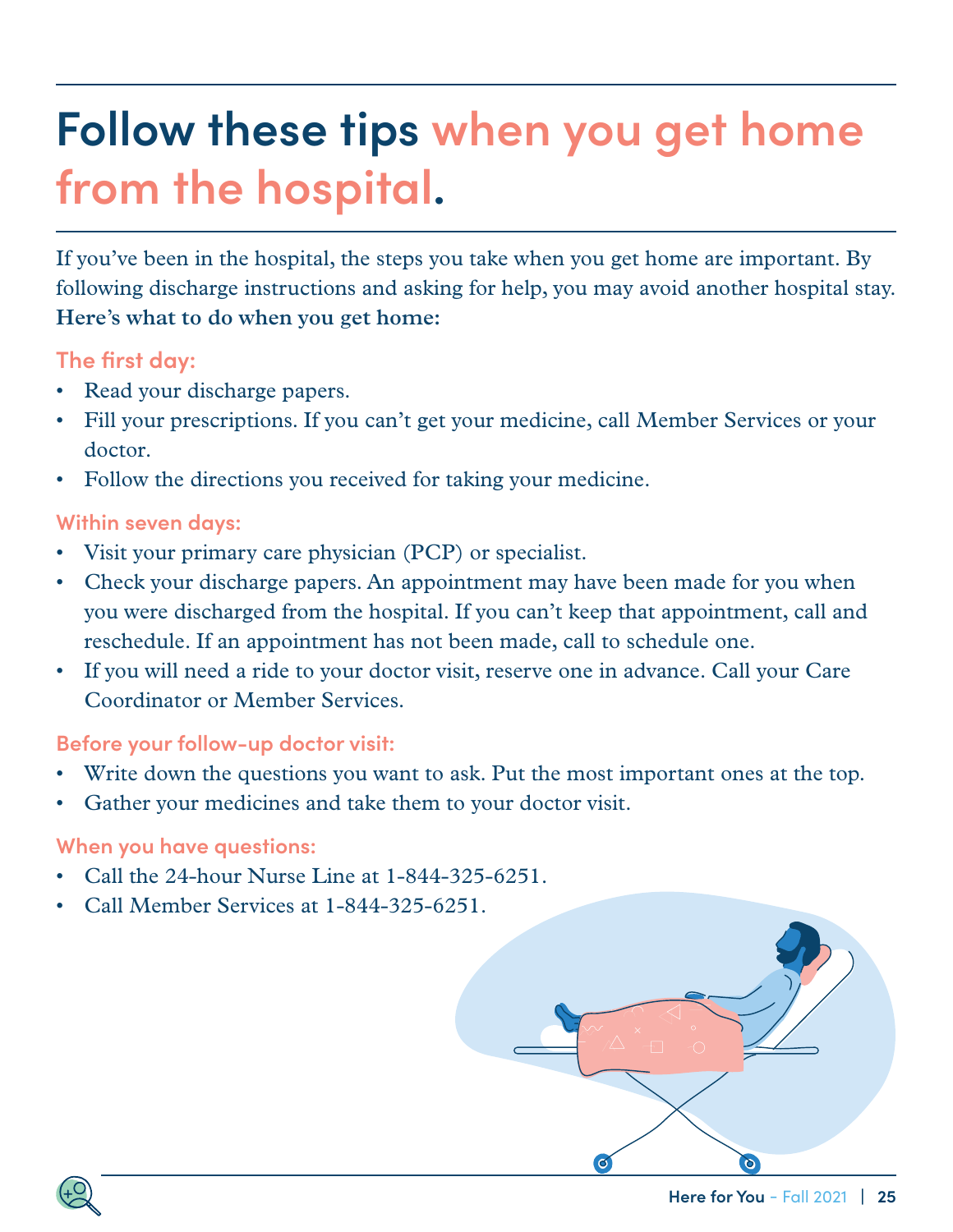## <span id="page-25-0"></span>**Get a reward for taking healthy steps.**



What's as good as getting a check in the mail? Getting a Visa Rewards Card from Highmark Health Options. You or your child may be able to earn rewards when you take part in certain healthy activities. Rewards are given for actions that can improve serious health care issues. The program does not provide a reward for all healthy activities. To learn if you qualify and what actions are rewarded, call 1-844-678-1456.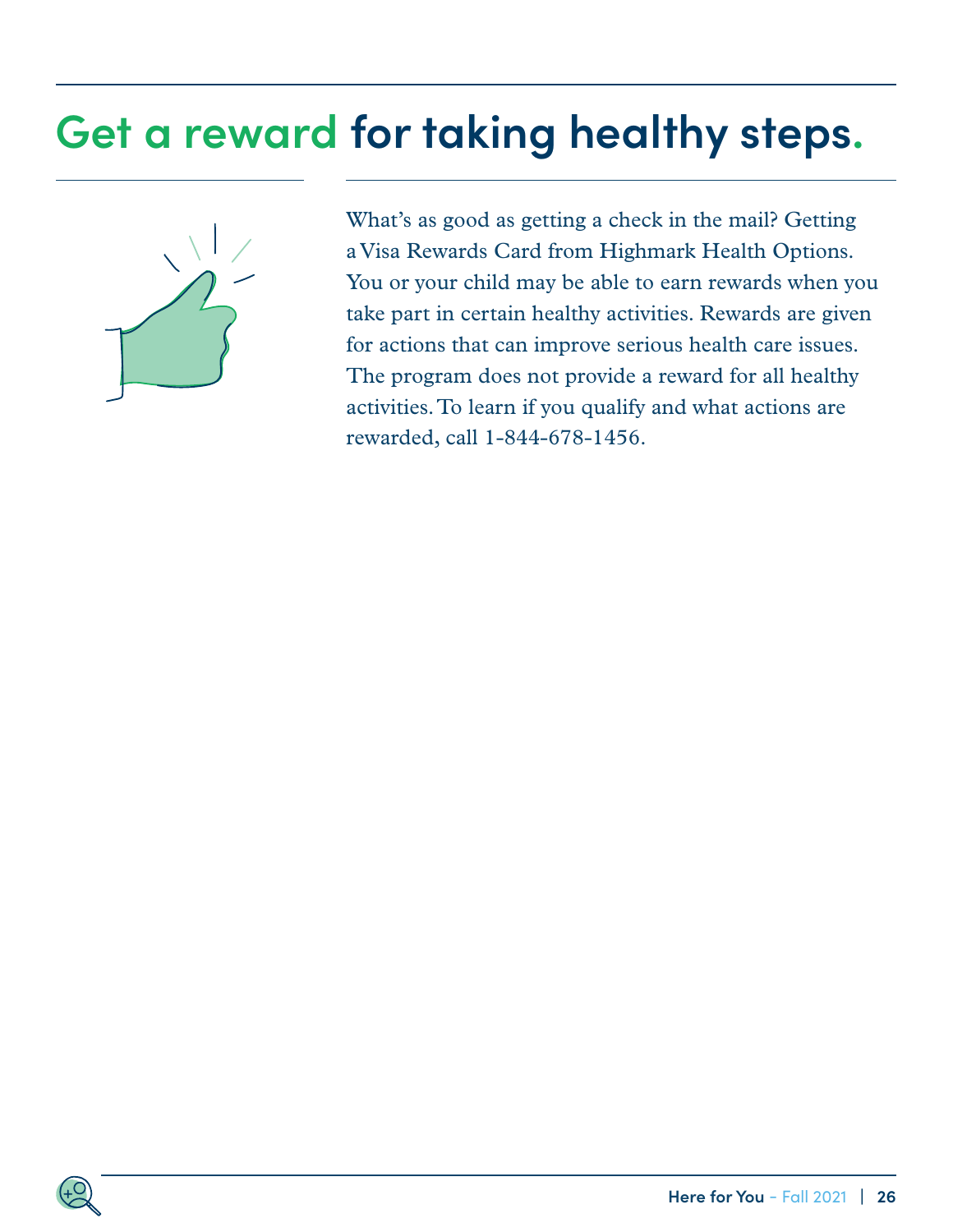## <span id="page-26-0"></span>**Find a program that's just right for you.**

Highmark Health Options Lifestyle Management/Wellness Programs are offered at no cost to members with chronic illnesses like asthma, COPD, diabetes, and heart disease. There are also programs especially for people who want to lose weight and for expecting moms. Participation in these programs is voluntary. You can opt out of these programs at any time.

We will work with you and your health care team to help you understand and manage your condition. No one understands your body better than you do, so our goal is to empower you to feel the best you can.

| <b>Healthy Weight</b><br><b>Management</b><br><b>Program</b><br>$\bullet$<br>$\bullet$ | Learn simple ways to take care of your health that will<br>help you live longer.<br>Understand how to manage your weight with better<br>choices, such as diet and activity.<br>Identify the tools you need to give you the best health<br>and nutritional options. |
|----------------------------------------------------------------------------------------|--------------------------------------------------------------------------------------------------------------------------------------------------------------------------------------------------------------------------------------------------------------------|
| $\bullet$                                                                              | Learn how smart choices may prevent other health<br>problems, such as high blood pressure or diabetes.                                                                                                                                                             |
| $\bullet$                                                                              | Learn if you are able to participate in our Diabetes<br>Prevention Program (age 18 and older), which<br>includes our partnership with the YMCA of Delaware.                                                                                                        |
| <b>Asthma Program</b>                                                                  | Learn the difference between a long-term asthma<br>$\bullet$<br>controller medicine and a rescue inhaler.                                                                                                                                                          |
| $\bullet$                                                                              | Identify asthma triggers.                                                                                                                                                                                                                                          |
| $\bullet$                                                                              | Understand how an Asthma Action Plan can help you<br>make good choices.                                                                                                                                                                                            |
| $\bullet$                                                                              | Understand the long-lasting effects of<br>uncontrolled asthma.                                                                                                                                                                                                     |

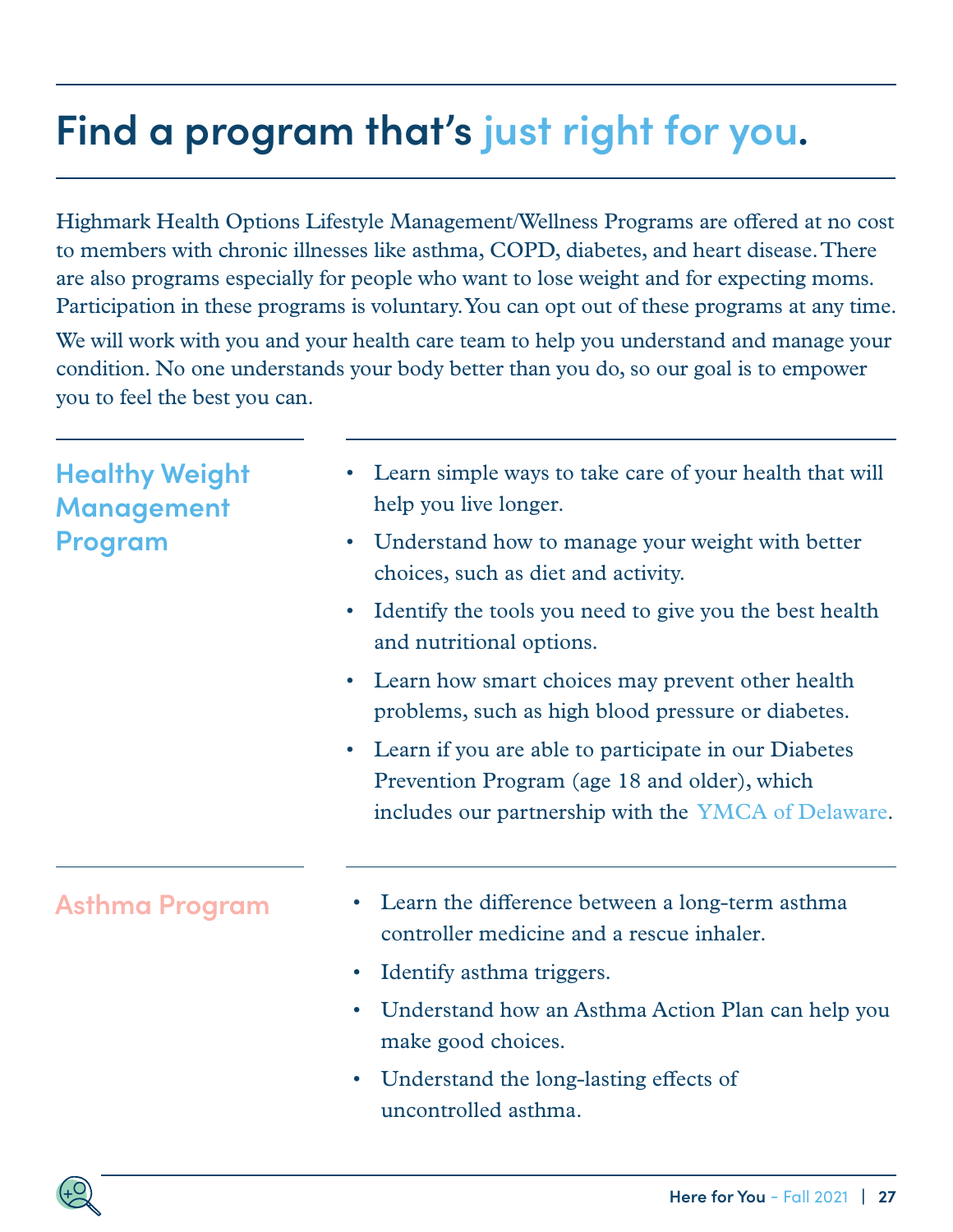| <b>Chronic</b><br><b>Obstructive</b><br><b>Pulmonary Disease</b><br>(COPD) Program | Learn why diet and exercise are important to help you<br>breathe easier.<br>Identify which inhalers to use and how to use<br>$\bullet$<br>them correctly.<br>Understand the warning signs of a flare-up so it can be<br>$\bullet$<br>caught and controlled early.<br>Understand how to use oxygen safely.<br>$\bullet$                    |
|------------------------------------------------------------------------------------|-------------------------------------------------------------------------------------------------------------------------------------------------------------------------------------------------------------------------------------------------------------------------------------------------------------------------------------------|
| <b>Maternity Program</b>                                                           | Learn how to be a healthy mom and have a<br>healthy baby.<br>Understand the importance of a healthy diet and<br>$\bullet$<br>prenatal vitamins.<br>Learn what symptoms indicate that you should call your<br>$\bullet$<br>doctor immediately.<br>Understand the importance of seeing your doctor after<br>$\bullet$<br>your baby is born. |
| <b>Cardiac Program</b>                                                             | Learn how small changes in diet and activity can go<br>a long way.<br>Find out how to prevent a cardiac (heart) condition<br>from getting worse.<br>Understand the importance of your medications and<br>$\bullet$<br>how to take them.<br>Understand how uncontrolled blood pressure may lead<br>$\bullet$<br>to heart disease.          |

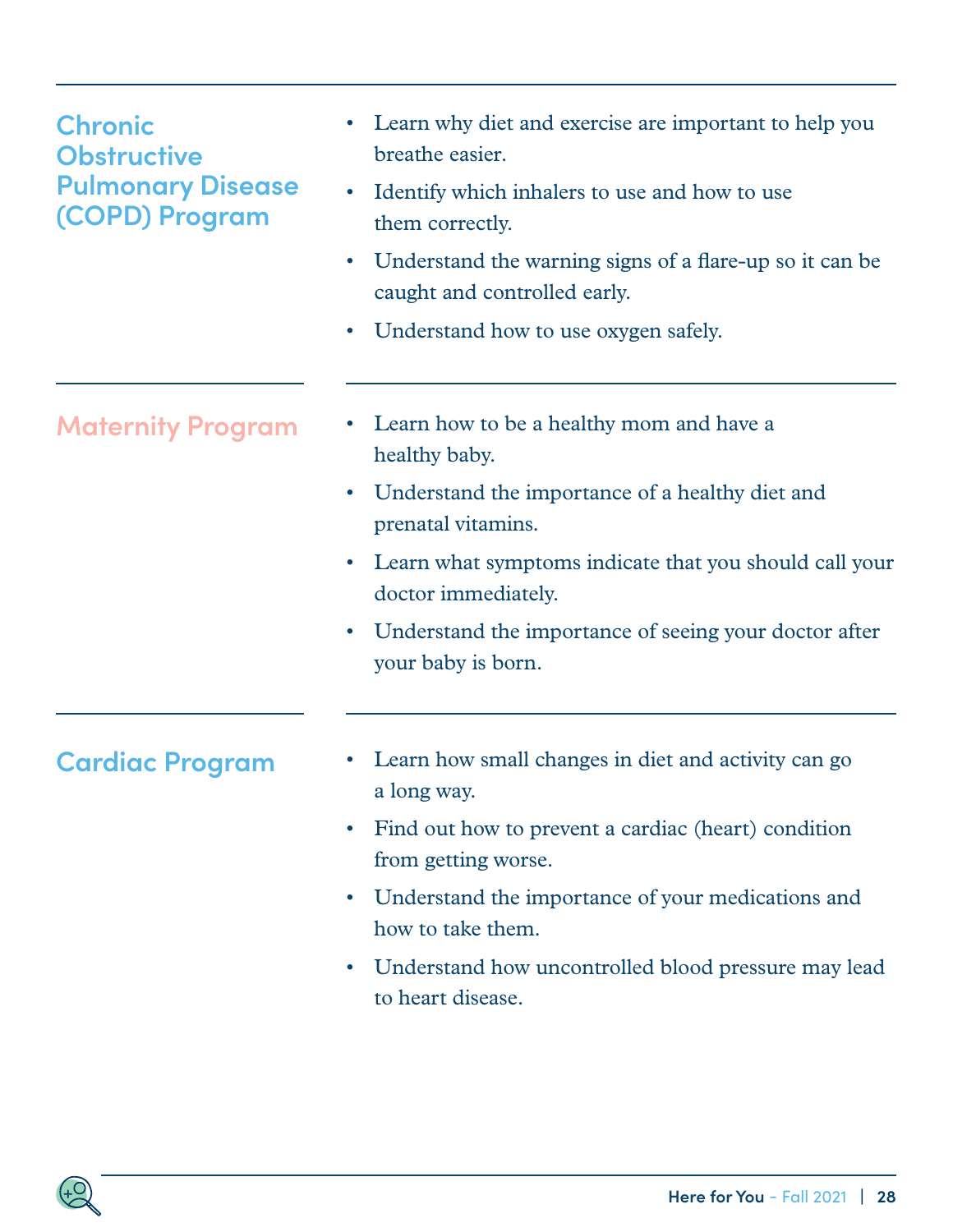| <b>Diabetes Program</b> | • Learn how to prevent diabetic complications by keeping<br>blood sugar under control. |
|-------------------------|----------------------------------------------------------------------------------------|
|                         | • Identify and complete the necessary tests you need to be<br>"in control."            |
|                         | • Understand what is normal, what is not, and when to<br>call the doctor.              |
|                         | • Understand how uncontrolled diabetes may lead to<br>heart disease.                   |

### **For more information about these programs, see the** [Member Handbook](https://www.highmarkhealthoptions.com/members/benefits-resources.html)**.**

Questions? Call Highmark Health Options Lifestyle Management at 1-844-325-6251 (TTY 711).

Visit our website at [HighmarkHealthOptions.com](http://HighmarkHealthOptions.com).

Get help to quit smoking by calling the Delaware Quitline at 1-866-409-1858 (age 18 and older).

Translation services are available at no cost to you.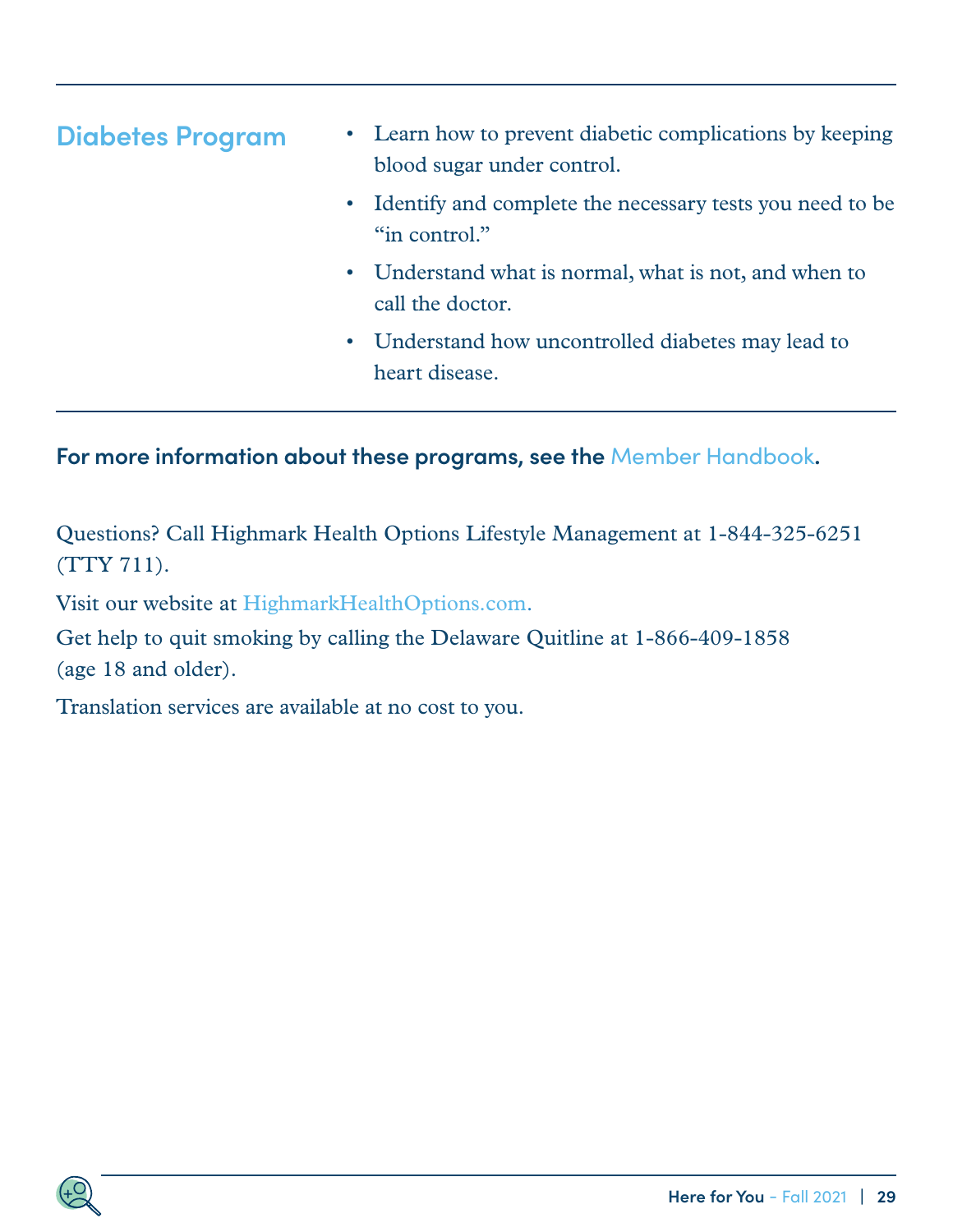### <span id="page-29-0"></span>**Statement of Members' Rights and Responsibilities.**

The organization's member rights and responsibilities statement specifies that members have:

- 1. A right to receive information about the organization, its services, its practitioners and providers and member rights and responsibilities.
- 2. A right to be treated with respect and recognition of their dignity and their right to privacy.
- 3. A right to participate with practitioners in making decisions about their health care.
- 4. A right to a candid discussion of appropriate or medically necessary treatment options for their conditions, regardless of cost or benefit coverage.
- 5. A right to voice complaints or appeals about the organization or the care it provides.
- 6. A right to make recommendations regarding the organization's member rights and responsibilities policy.
- 7. A responsibility to supply information (to the extent possible) that the organization and its practitioners and providers need in order to provide care.
- 8. A responsibility to follow plans and instructions for care that they have agreed to with their practitioners.
- 9. A responsibility to understand their health problems and participate in developing mutually agreed-upon treatment goals, to the degree possible.

### **Discrimination is against the law.**

Highmark Health Options complies with applicable Federal civil rights laws and regulations and does not discriminate on the basis of race, color, national origin, age, disability, health status, sex, sexual orientation or gender identity. Highmark Health Options does not exclude people or treat them differently because of race, color, national origin, age, disability, health status, sex, sexual orientation or gender identity.

Highmark Health Options offers:

- Provides free aids and services to people with disabilities to communicate effectively with us, such as:
	- Qualified sign language interpreters
	- Written information in other formats (large print, audio, accessible electronic formats, other formats)
- Provides free language services to people whose primary language is not English, such as:
	- Qualified interpreters
	- Information written in other languages

You can file a civil rights complaint with the U.S. Department of Health and Human Services, Office for Civil Rights electronically through the Office for Civil Rights Complaint Portal, available at <https://ocrportal.hhs.gov/ocr/smartscreen/main.jsf>[,](https://ocrportal.hhs.gov/ocr/portal/lobby.jsf,) or by mail or phone at:

U.S. Department of Health and Human Services

200 Independence Avenue, SW

Room 509F, HHH Building

Washington, D.C. 20201

1-800-368-1019, 800-537-7697 (TDD)

Complaint forms are available at [http://www.hhs.gov/ocr/](http://www.hhs.gov/ocr/office/file/index.html.) [office/file/index.html.](http://www.hhs.gov/ocr/office/file/index.html.)